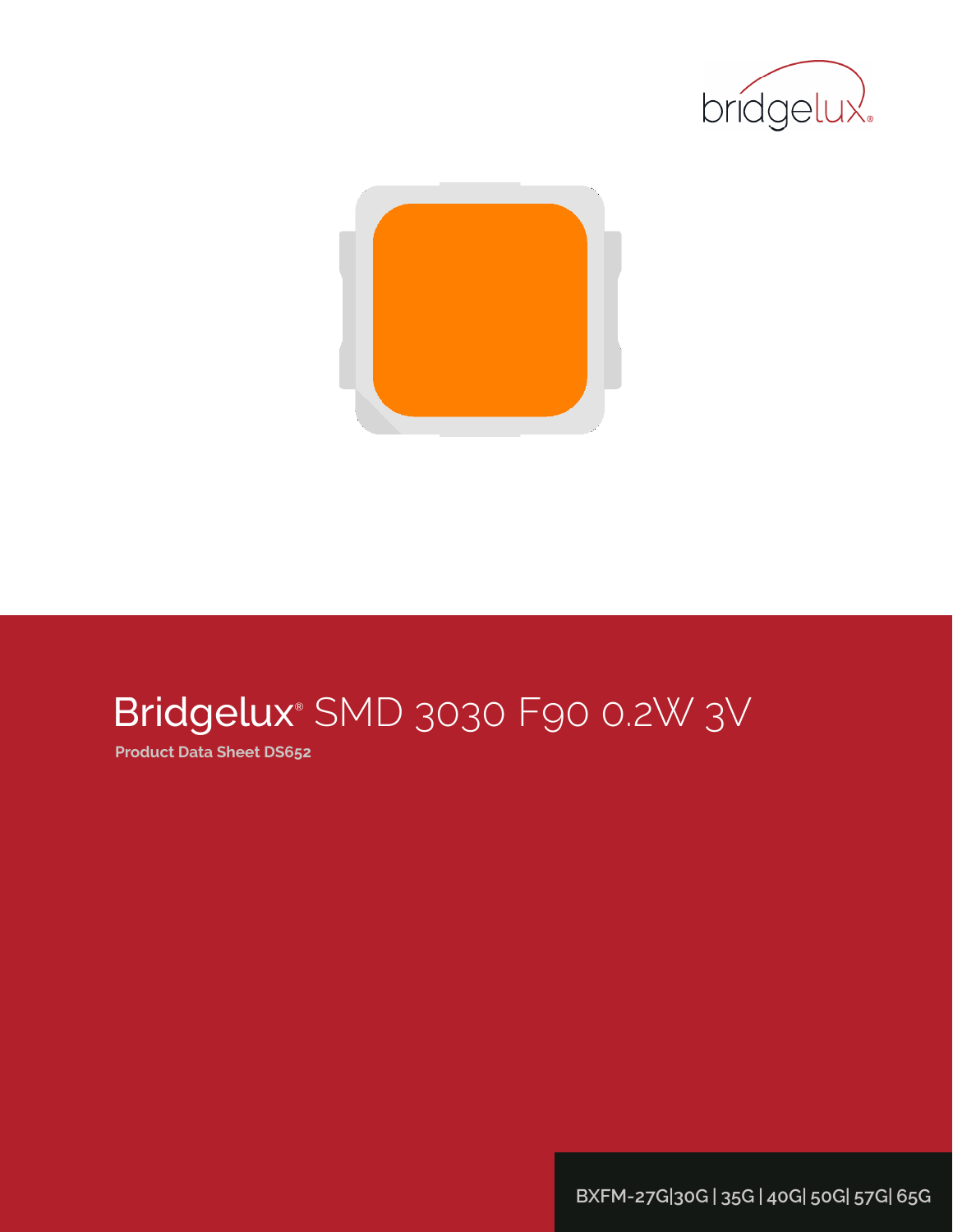# 3030 SMD 3030  $\overline{\phantom{0}}$ **INS**



### Introduction

Bridgelux F90 Series combine unique phosphor and packaging technology to achieve today's CRI80 LED flux with a CRI of 90. It can be incorporated in virtually any luminaire (such as linear lamps, downlights, spotlights, high-bay) and can increase the vividness of strong red colors which is particularly desirable in retail applications.

#### **Features**

- Industry-standard 3030 footprint
- 5 bin color control
- Enables 3- and 6-step MacAdam ellipse custom binning kits
- RoHS compliant and lead free
- Multiple CCT configurations for a wide range of lighting applications

#### **Benefits**

- • Lower operating and manufacturing cost
- Ease of design and rapid go-to-market
- • Uniform, consistent white light
- Reliable and constant white point
- • Compliant with environmental standards
- Design flexibility

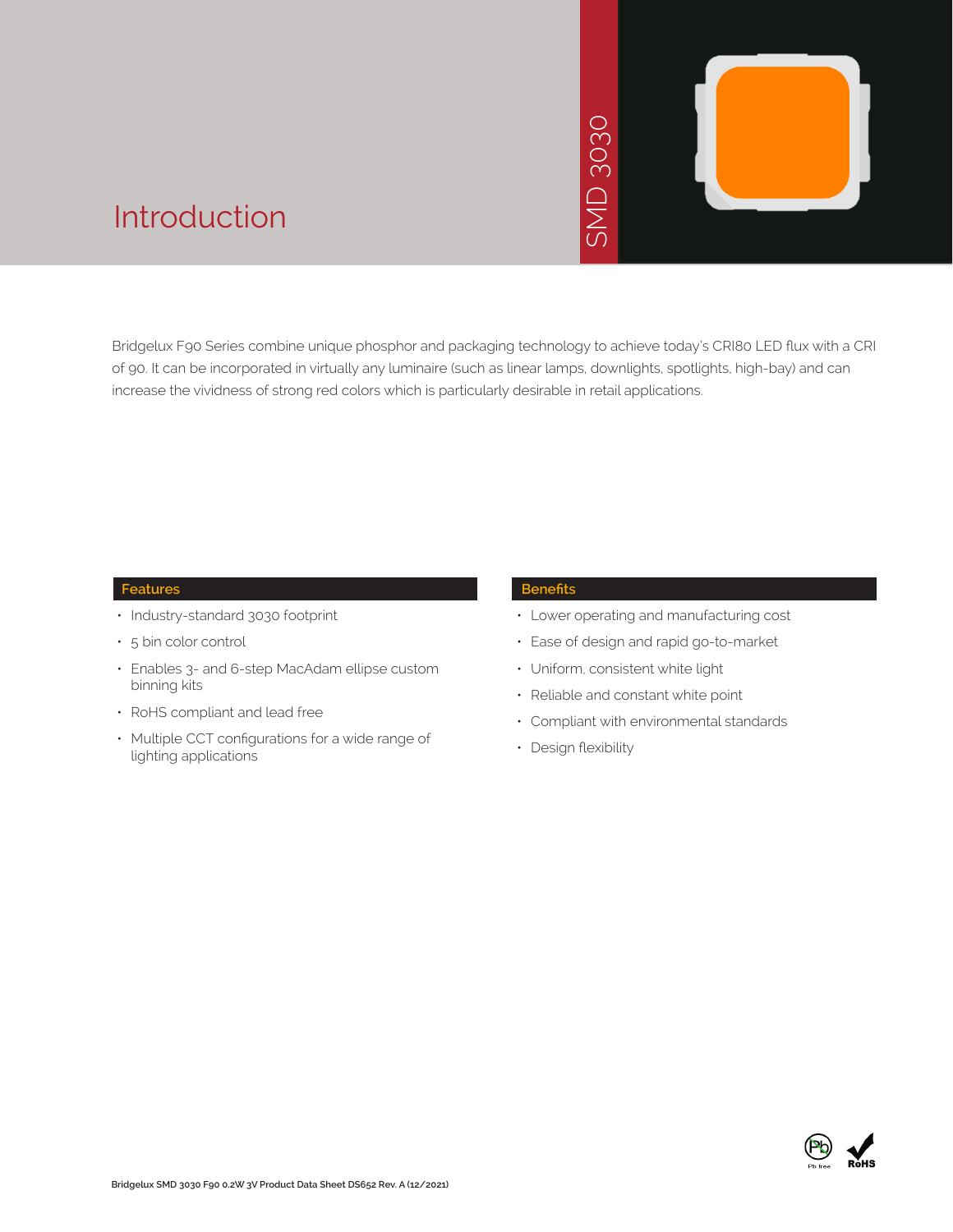### **Contents**

| Product Feature Map                         | $\overline{c}$ |
|---------------------------------------------|----------------|
| Product Nomenclature                        | $\overline{c}$ |
| <b>Product Test Conditions</b>              | $\overline{c}$ |
| <b>Product Selection Guide</b>              | 3              |
| Performance at Commonly Used Drive Currents | $\overline{4}$ |
| <b>Electrical Characteristics</b>           | 5              |
| Absolute Maximum Ratings                    | 6              |
| <b>Product Bin Definitions</b>              | 7              |
| Performance Curves                          | 10             |
| <b>Typical Radiation Pattern</b>            | 13             |
| Typical Color Spectrum                      | 14             |
| Mechanical Dimensions                       | 15             |
| Reliability                                 | 16             |
| <b>Reflow Characteristics</b>               | 17             |
| Packaging                                   | 18             |
| Design Resources                            | 20             |
| Precautions                                 | 20             |
| <b>Disclaimers</b>                          | 20             |
| About Bridgelux                             | 21             |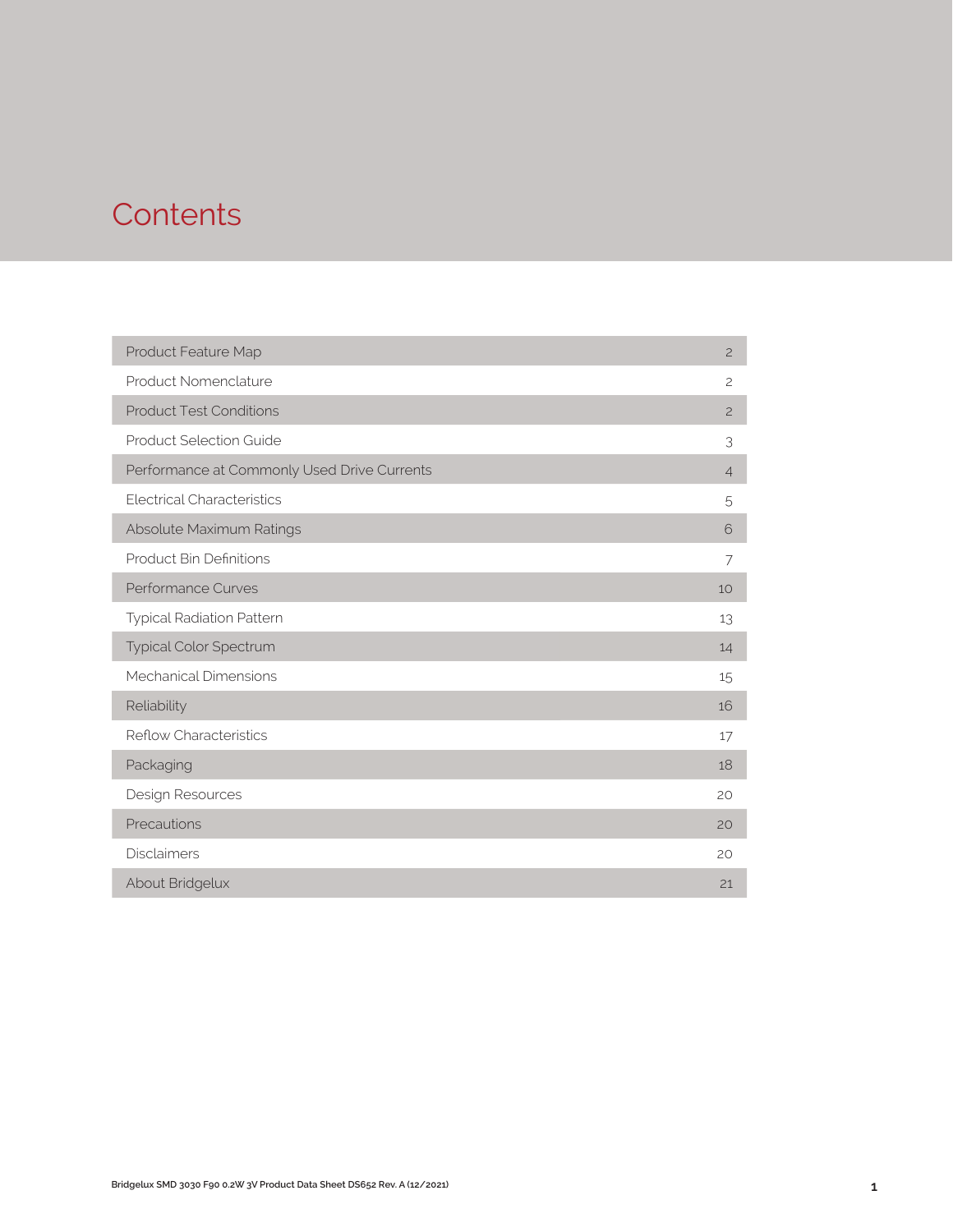### Product Feature Map

Bridgelux SMD LED products come in industry standard package sizes and follow ANSI binning standards. These LEDs are optimized for cost and performance, helping to ensure highly competitive system lumen per dollar performance while addressing the stringent efficacy and reliability standards required for modern lighting applications.



#### **Product Nomenclature**

The part number designation for Bridgelux SMD 3030 is explained as follows:



#### **Product Test Conditions**

Bridgelux SMD 3030 LEDs are tested and binned with a 10ms pulse of 65mA at T<sub>i</sub> (junction temperature)=T<sub>so</sub> (solder point temperature) =25°C. Forward voltage and luminous flux are binned at a  $\mathsf{T}_{\mathsf{j}}\mathsf{-}\mathsf{T}_{\mathsf{sp}}\mathsf{=}$ 25°C.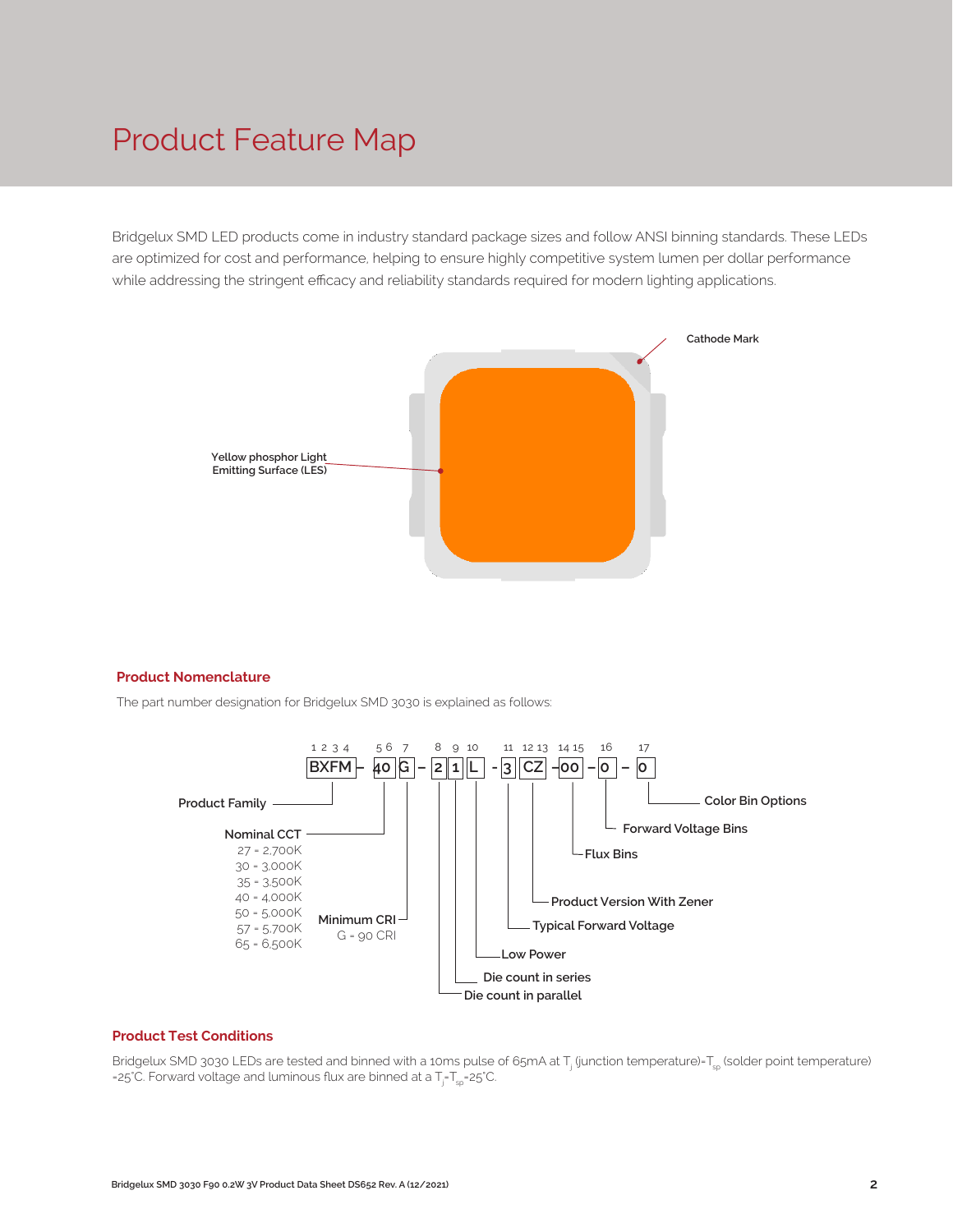### Product Selection Guide

#### The following product configurations are available: **Table 1:** Selection Guide, Pulsed Measurement Data at 65mA (T<sub>j</sub>=T<sub>sp</sub>=25°C)

| Part Number <sup>1,6</sup> | Nominal CCT <sup>2</sup><br>(K) | CRI <sup>3.5</sup> | <b>Nominal</b><br><b>Drive Current</b> |            | Forward Voltage <sup>4.5</sup><br>(V) |            | <b>Typical Pulsed</b><br>Flux (Im) <sup>5</sup> | <b>Typical Power</b><br>(W) | <b>Typical Efficacy</b><br>$\langle \text{Im}/\text{W} \rangle$ |
|----------------------------|---------------------------------|--------------------|----------------------------------------|------------|---------------------------------------|------------|-------------------------------------------------|-----------------------------|-----------------------------------------------------------------|
|                            |                                 |                    | (mA)                                   | <b>Min</b> | <b>Typical</b>                        | <b>Max</b> |                                                 |                             |                                                                 |
| BXFM-27G-21L-3CZ-00-0-0    | 2700                            | 89                 | 65                                     | 2.60       | 2.72                                  | 3.00       | 33.7                                            | 0.2                         | 191                                                             |
| BXFM-30G-21L-3CZ-00-0-0    | 3000                            | 89                 | 65                                     | 2.60       | 2.72                                  | 3.00       | 34.2                                            | O.2                         | 193                                                             |
| BXFM-35G-21L-3CZ-00-0-0    | 3500                            | 89                 | 65                                     | 2.60       | 2.72                                  | 3.00       | 34.5                                            | 0.2                         | 195                                                             |
| BXFM-40G-21L-3CZ-00-0-0    | 4000                            | 88                 | 65                                     | 2.60       | 2.72                                  | 3.00       | 35.2                                            | 0.2                         | 199                                                             |
| BXFM-50G-21L-3CZ-00-0-0    | 5000                            | 88                 | 65                                     | 2.60       | 2.72                                  | 3.00       | 35.2                                            | 0.2                         | 199                                                             |
| BXFM-57G-21L-3CZ-00-0-0    | 5700                            | 88                 | 65                                     | 2.60       | 2.72                                  | 3.00       | 34.5                                            | 0.2                         | 195                                                             |
| BXFM-65G-21L-3CZ-00-0-0    | 6500                            | 88                 | 65                                     | 2.60       | 2.72                                  | 3.00       | 34.5                                            | 0.2                         | 195                                                             |

#### **Table 2:** Selection Guide, Pulsed Test Performance (T<sub>sp</sub> = 85°C)<sup>7,8</sup>

| Part Number <sup>1,6</sup> | Nominal CCT <sup>2</sup><br>(K) | CRI <sup>3.5</sup> | <b>Nominal</b><br><b>Drive Current</b> |      | Forward Voltage <sup>5</sup><br>(V) |            | <b>Typical Pulsed</b><br>Flux (lm) <sup>5</sup> | <b>Typical Power</b><br>(W) | <b>Typical Efficacy</b><br>$\langle \text{Im}/\text{W} \rangle$ |
|----------------------------|---------------------------------|--------------------|----------------------------------------|------|-------------------------------------|------------|-------------------------------------------------|-----------------------------|-----------------------------------------------------------------|
|                            |                                 |                    | (mA)                                   | Min  | <b>Typical</b>                      | <b>Max</b> |                                                 |                             |                                                                 |
| BXFM-27G-21L-3CZ-00-0-0    | 2700                            | 90                 | 65                                     | 2.54 | 2.66                                | 2.94       | 30.4                                            | 0.2                         | 176                                                             |
| BXFM-30G-21L-3CZ-00-0-0    | 3000                            | 90                 | 65                                     | 2.54 | 2.66                                | 2.94       | 30.9                                            | 0.2                         | 179                                                             |
| BXFM-35G-21L-3CZ-00-0-0    | 3500                            | 90                 | 65                                     | 2.54 | 2.66                                | 2.94       | 31.2                                            | O.2                         | 180                                                             |
| BXFM-40G-21L-3CZ-00-0-0    | 4000                            | 90                 | 65                                     | 2.54 | 2.66                                | 2.94       | 31.8                                            | 0.2                         | 184                                                             |
| BXFM-50G-21L-3CZ-00-0-0    | 5000                            | 90                 | 65                                     | 2.54 | 2.66                                | 2.94       | 31.8                                            | 0.2                         | 184                                                             |
| BXFM-57G-21L-3CZ-00-0-0    | 5700                            | 90                 | 65                                     | 2.54 | 2.66                                | 2.94       | 31.2                                            | 0.2                         | 180                                                             |
| BXFM-65G-21L-3CZ-00-0-0    | 6500                            | 90                 | 65                                     | 2.54 | 2.66                                | 2.94       | 31.2                                            | 0.2                         | 180                                                             |

Notes for Tables 1 & 2:

1. The last 6 characters (including hyphens '-') refer to flux bins, forward voltage bins, and color bin options, respectively. "00-0-0" denotes the full distribution of flux, forward voltage, and 6 SDCM color.

 Example: BXFM-40G-21L-3CZ-00-0-0 refers to the full distribution of flux, forward voltage, and color within a 4000K 6-step ANSI standard chromaticity region with a minimum of 88 CRI and typical of 90 CRI, 2x1 die configuration, low power, 2.72V typical forward voltage.

2. Product CCT is the nominal CCT at Tsp = 60°C as defined by ANSI C78.377-2011.

3. Listed CRIs are minimum values at corresponding temperatures and include test tolerance.

4. Products tested under pulsed condition (10ms pulse width) at nominal Test current where Tj=Tsp=25°C.

5. Bridgelux maintains a ±7.5% tolerance on flux measurements, ±0.15V tolerance on forward voltage measurements, and ±2 tolerance on CRI measurements for the SMD 3030.

6. Refer to Table 5 and Table 6 for Bridgelux SMD3030 flux Binning and Forward Voltage Binning information.

7. Typical pulsed test performance values are provided as reference only and are not a guarantee of performance.

8. Typical performance is estimated based on operation under pulsed current with LED emitter mounted onto a heat sink with thermal interface material and the solder point temperature maintained at 85°C. Based on Bridgelux test setup, values may vary depending on the thermal design of the luminaire and/or the exposed environment to which the product is subjected.

9. In order to ensure the accuracy of the test by Everfine sphere the test model suggest to use conventional test preheat for 30ms integrating time for 20ms. If using pulse model, pulse width suggest to use IP 80-90%. Hot cold test must use conventional test and wavelength accuracy is required to be 1nm. The test conditions must be fixed.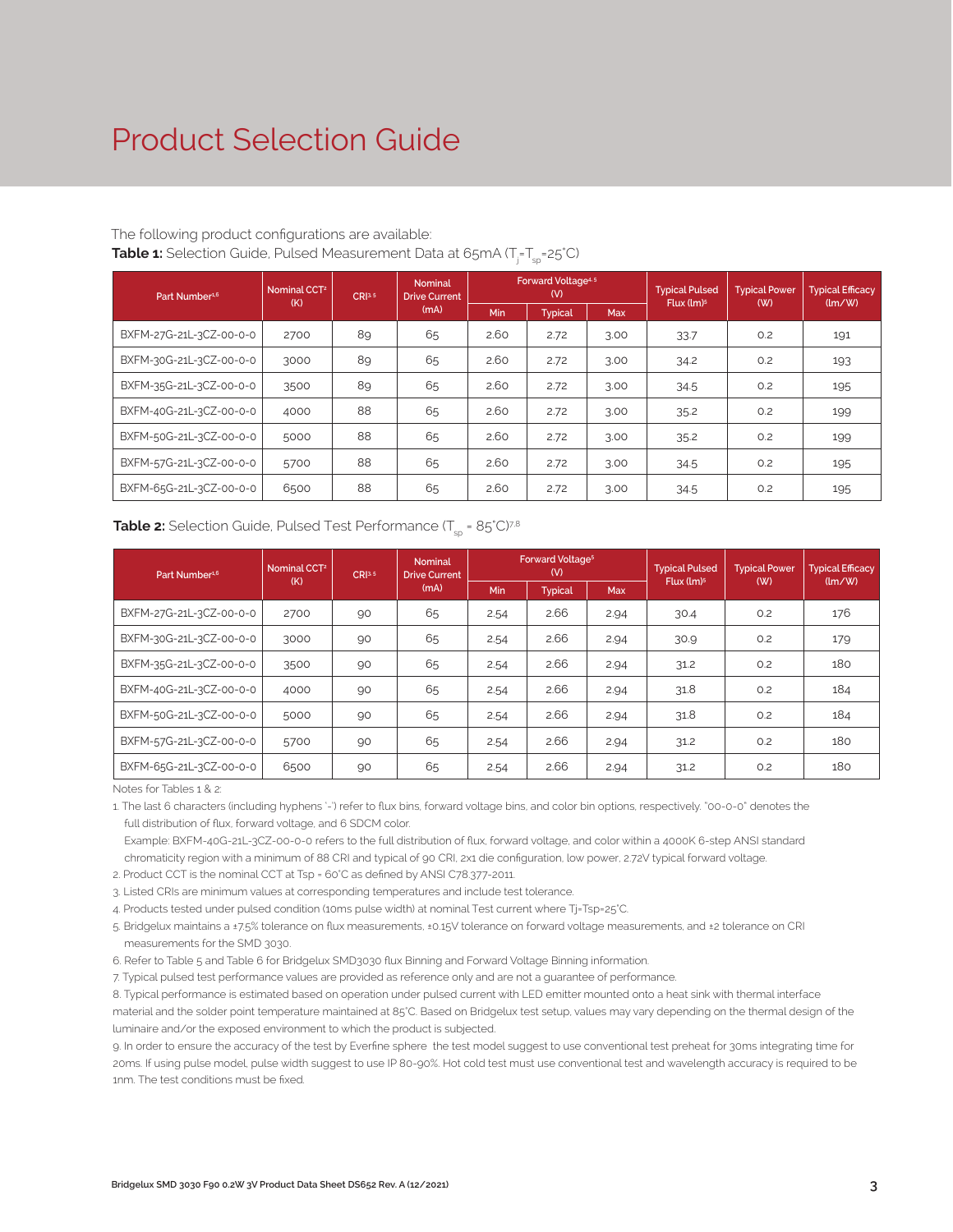SMD 3030 LEDs are tested to the specifications shown using the nominal drive currents in Table 1. SMD 3030 may also be driven at other drive currents dependent on specific application design requirements. The performance at any drive current can be derived from the current vs. voltage characteristics shown in Figure 2 and the relative luminous flux vs. current characteristics shown in Figure 3. The performance at commonly used drive currents is summarized in Table 3.

| <b>Part Number</b>      | <b>Drive</b><br>Current <sup>1</sup><br>(mA) | Typical V.<br>$T_{\rm SD}$ = 25°C<br>(V) | <b>Typical Power</b><br>$T_{\rm so}$ = 25°C<br>$($ W) | <b>Typical Pulsed</b><br>Flux <sup>2</sup><br>$T_{so} = 25^{\circ}C$<br>(lm) | <b>Typical Pulsed</b><br>Flux <sup>2</sup><br>$\overline{T}_{\rm sp}$ = 85°C<br>(lm) | <b>Typical</b><br><b>Efficacy</b><br>$\overline{T_{\rm sn}}$ = 25 <sup>°</sup> C<br>$\lim_{\sim}$ |
|-------------------------|----------------------------------------------|------------------------------------------|-------------------------------------------------------|------------------------------------------------------------------------------|--------------------------------------------------------------------------------------|---------------------------------------------------------------------------------------------------|
|                         | 40                                           | 2.68                                     | 0.1                                                   | 20.9                                                                         | 18.8                                                                                 | 195                                                                                               |
|                         | 60                                           | 2.71                                     | 0.2                                                   | 31.2                                                                         | 28.1                                                                                 | 192                                                                                               |
| BXFM-27G-21L-3CZ-00-0-0 | 100                                          | 2.78                                     | 0.3                                                   | 51.3                                                                         | 46.3                                                                                 | 185                                                                                               |
|                         | 120                                          | 2.82                                     | 0.3                                                   | 61.2                                                                         | 55.2                                                                                 | 181                                                                                               |
|                         | 150                                          | 2.86                                     | 0.4                                                   | 75.7                                                                         | 68.3                                                                                 | 176                                                                                               |
|                         | 40                                           | 2.68                                     | 0.1                                                   | 21.2                                                                         | 19.1                                                                                 | 198                                                                                               |
|                         | 60                                           | 2.71                                     | 0.2                                                   | 31.6                                                                         | 28.5                                                                                 | 194                                                                                               |
| BXFM-30G-21L-3CZ-00-0-0 | 100                                          | 2.78                                     | 0.3                                                   | 52.1                                                                         | 47.0                                                                                 | 187                                                                                               |
|                         | 120                                          | 2.82                                     | 0.3                                                   | 62.1                                                                         | 56.0                                                                                 | 183                                                                                               |
|                         | 150                                          | 2.86                                     | 0.4                                                   | 76.8                                                                         | 69.3                                                                                 | 179                                                                                               |
|                         | 40                                           | 2.68                                     | 0.1                                                   | 21.4                                                                         | 19.3                                                                                 | 199                                                                                               |
|                         | 60                                           | 2.71                                     | 0.2                                                   | 31.9                                                                         | 28.8                                                                                 | 196                                                                                               |
| BXFM-35G-21L-3CZ-00-0-0 | 100                                          | 2.78                                     | 0.3                                                   | 52.5                                                                         | 47.4                                                                                 | 189                                                                                               |
|                         | 120                                          | 2.82                                     | 0.3                                                   | 62.6                                                                         | 56.5                                                                                 | 185                                                                                               |
|                         | 150                                          | 2.86                                     | 0.4                                                   | 77.4                                                                         | 69.9                                                                                 | 180                                                                                               |
|                         | 40                                           | 2.68                                     | O.1                                                   | 21.8                                                                         | 19.6                                                                                 | 203                                                                                               |
|                         | 60                                           | 2.71                                     | 0.2                                                   | 32.5                                                                         | 29.4                                                                                 | 200                                                                                               |
| BXFM-40G-21L-3CZ-00-0-0 | 100                                          | 2.78                                     | 0.3                                                   | 53.5                                                                         | 48.4                                                                                 | 193                                                                                               |
|                         | 120                                          | 2.82                                     | 0.3                                                   | 63.8                                                                         | 57.6                                                                                 | 189                                                                                               |
|                         | 150                                          | 2.86                                     | 0.4                                                   | 79.0                                                                         | 71.3                                                                                 | 184                                                                                               |
|                         | 40                                           | 2.68                                     | 0.1                                                   | 21.8                                                                         | 19.6                                                                                 | 203                                                                                               |
|                         | 60                                           | 2.71                                     | 0.2                                                   | 32.5                                                                         | 29.4                                                                                 | 200                                                                                               |
| BXFM-50G-21L-3CZ-00-0-0 | 100                                          | 2.78                                     | 0.3                                                   | 53.5                                                                         | 48.4                                                                                 | 193                                                                                               |
|                         | 120                                          | 2.82                                     | 0.3                                                   | 63.8                                                                         | 57.6                                                                                 | 189                                                                                               |
|                         | 150                                          | 2.86                                     | 0.4                                                   | 79.0                                                                         | 71.3                                                                                 | 184                                                                                               |
|                         | 40                                           | 2.68                                     | O.1                                                   | 21.4                                                                         | 19.3                                                                                 | 199                                                                                               |
|                         | 60                                           | 2.71                                     | 0.2                                                   | 31.9                                                                         | 28.8                                                                                 | 196                                                                                               |
| BXFM-57G-21L-3CZ-00-0-0 | 100                                          | 2.78                                     | 0.3                                                   | 52.5                                                                         | 47.4                                                                                 | 189                                                                                               |
|                         | 120                                          | 2.82                                     | 0.3                                                   | 62.6                                                                         | 56.5                                                                                 | 185                                                                                               |
|                         | 150                                          | 2.86                                     | 0.4                                                   | 77.4                                                                         | 69.9                                                                                 | 180                                                                                               |
|                         | 40                                           | 2.68                                     | O.1                                                   | 21.4                                                                         | 19.3                                                                                 | 199                                                                                               |
|                         | 60                                           | 2.71                                     | 0.2                                                   | 31.9                                                                         | 28.8                                                                                 | 196                                                                                               |
| BXFM-65G-21L-3CZ-00-0-0 | 100                                          | 2.78                                     | 0.3                                                   | 52.5                                                                         | 47.4                                                                                 | 189                                                                                               |
|                         | 120                                          | 2.82                                     | 0.3                                                   | 62.6                                                                         | 56.5                                                                                 | 185                                                                                               |
|                         | 150                                          | 2.86                                     | 0.4                                                   | 77.4                                                                         | 69.9                                                                                 | 180                                                                                               |

#### **Table 3:** Performance at Commonly Used Drive Currents

Notes for Table 3:

1. Alternate drive currents in Table 3 are provided for reference only and are not a guarantee of performance.

2. Bridgelux maintains a  $\pm$  7.5% tolerance on flux measurements.

3. Typical stabilized pulsed performance values are provided as reference only and are not a guarantee of performance.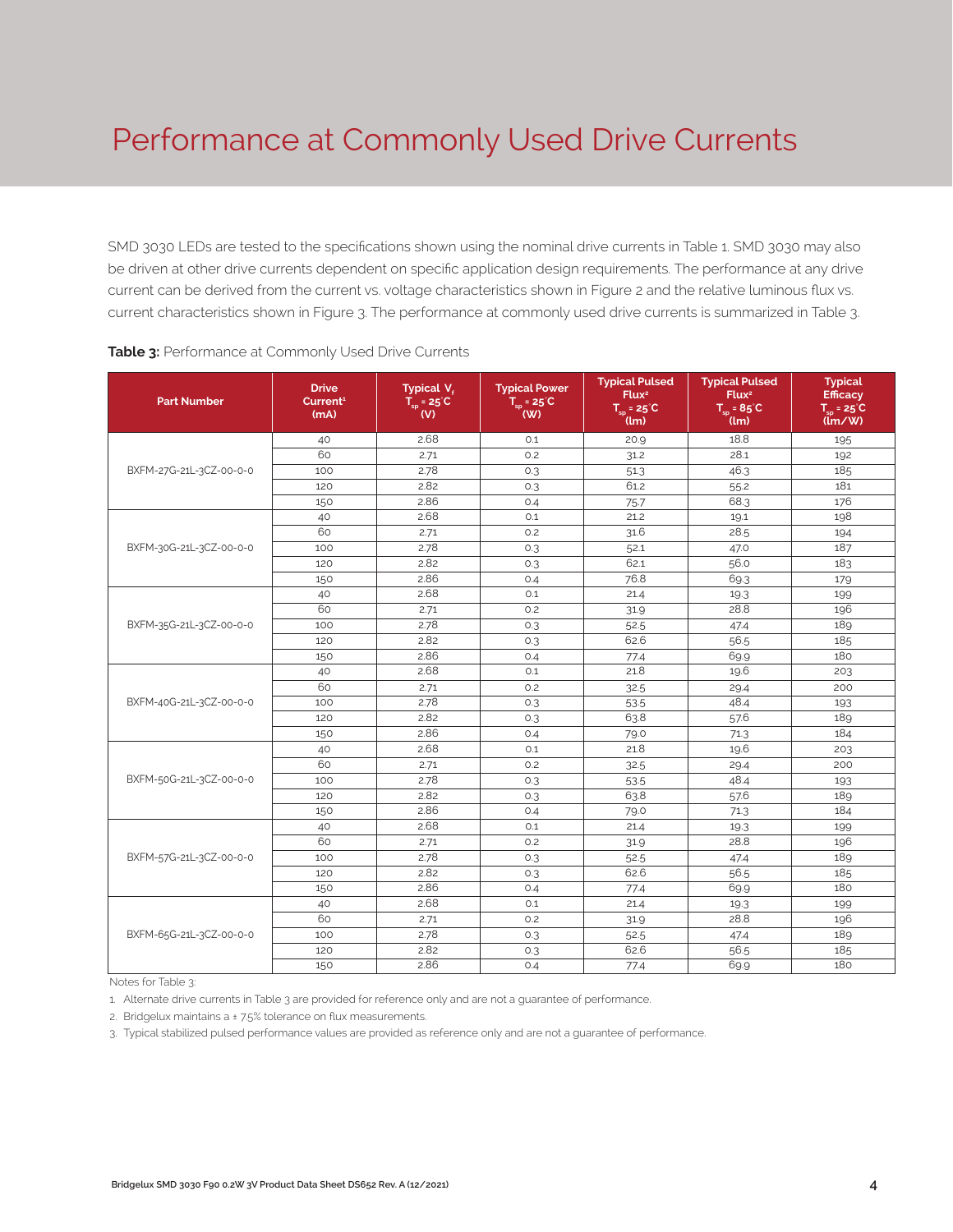### Electrical Characteristics

#### **Table 4:** Electrical Characteristics

|                          | <b>Drive Current</b> |                | <b>Forward Voltage</b><br>$(V)$ 2.3 |                | <b>Typical</b><br><b>Temperature</b><br><b>Coefficient</b> | <b>Typical</b><br><b>Thermal</b><br><b>Resistance</b>                      |  |
|--------------------------|----------------------|----------------|-------------------------------------|----------------|------------------------------------------------------------|----------------------------------------------------------------------------|--|
| Part Number <sup>1</sup> | (mA)                 | <b>Minimum</b> | <b>Typical</b>                      | <b>Maximum</b> | of Forward<br>Voltage<br>$\Delta V / \Delta T$<br>(mV/C)   | <b>Junction</b><br>to Solder Point <sup>4</sup><br>$R_{\text{isp}}$ (°C/W) |  |
| BXFM-XXG-21L-3CZ-00-0-0  | 65                   | 2.60           | 2.72                                | 3.00           | $-0.97$                                                    | 10.0                                                                       |  |

Notes for Table 4:

1. The last 6 characters (including hyphens '-') refer to flux bins, forward voltage bins, and color bin options, respectively. "00-0-0" denotes the full distribution of flux, forward voltage, and 6 SDCM color.

 Example: BXFM-40G-21L-3CZ-00-0-0 refers to the full distribution of flux, forward voltage, and color within a 4000K 6-step ANSI standard chromaticity region with a minimum of 88 CRI and typical of 90 CRI, 2x1 die configuration, low power, 2.72V typical forward voltage.

2. Bridgelux maintains a tolerance of ± 0.15V on forward voltage measurements. Voltage minimum and maximum values at the nominal Test current are guaranteed by 100% test.

3. Products tested under pulsed condition (10ms pulse width) at nominal Test current where Tsp = 25°C.

4. Thermal resistance value was calculated using total electrical input power; optical power was not subtracted from input power.

5. Thermal resistance is only for the LED test values.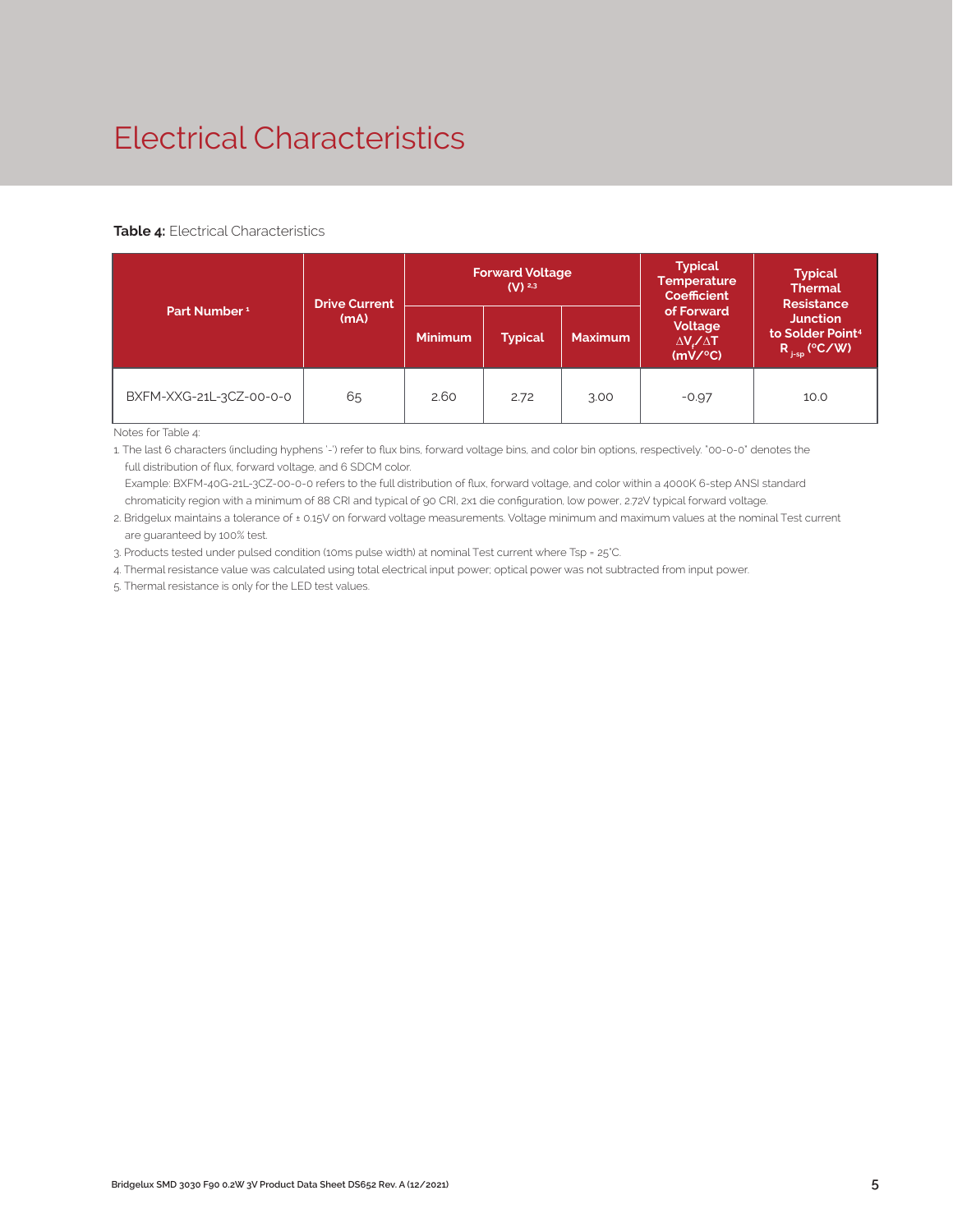## Absolute Maximum Ratings

#### **Table 5:** Maximum Ratings

| Parameter                                             | Maximum Rating                                  |  |  |
|-------------------------------------------------------|-------------------------------------------------|--|--|
| LED Junction Temperature $(T_i)$                      | $125^{\circ}$ C                                 |  |  |
| Storage Temperature                                   | $-40^{\circ}$ C to $+105^{\circ}$ C             |  |  |
| Operating Solder Point Temperature (T <sub>Sp</sub> ) | $-40^{\circ}$ C to $+105^{\circ}$ C             |  |  |
| <b>Soldering Temperature</b>                          | 260°C or lower for a maximum of 10 seconds      |  |  |
| Maximum Drive Current                                 | 240mA                                           |  |  |
| Maximum Peak Pulsed Forward Current <sup>1</sup>      | 360 <sub>m</sub> A                              |  |  |
| Maximum Reverse Voltage <sup>2</sup>                  |                                                 |  |  |
| Moisture Sensitivity Rating <sup>3</sup>              | MSL <sub>4</sub>                                |  |  |
| Electrostatic Discharge                               | 8kV HBM, JEDEC-JS-001-HBM and JEDEC-JS-001-2012 |  |  |

Notes for Table 5:

1. Bridgelux recommends a maximum duty cycle of 10% and pulse width of 10 ms when operating LED SMD at maximum peak pulsed current specified. Maximum peak pulsed current indicate values where LED SMD can be driven without catastrophic failures.

2. Light emitting diodes are not designed to be driven in reverse voltage and will not produce light under this condition. no rating is provided

3. The product is sensitive to moisture. It is not recommended for use in outdoor application or damp environment .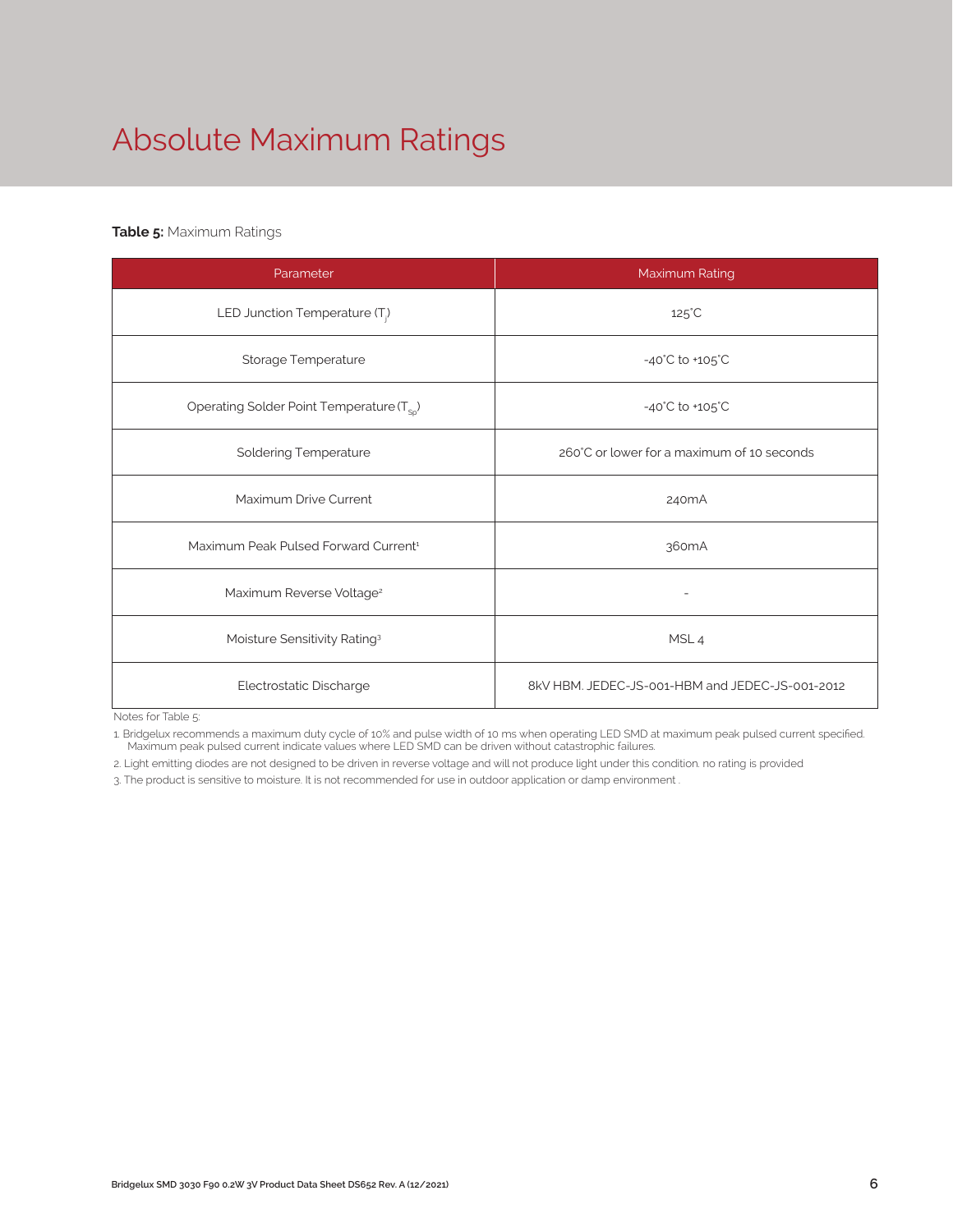### Product Bin Definitions

Table 6 lists the standard photometric luminous flux bins for Bridgelux SMD 3030 LEDs. Although several bins are listed, product availability in a particular bin varies by production run and by product performance. Not all bins are available in all CCTs.

#### **Table 6:** Luminous flux Bin Definitions at 65mA, T<sub>sp</sub>=25°C

| <b>Bin Code</b> | <b>Minimum</b> | <b>Maximum</b> | <b>Unit</b> | <b>Condition</b> |
|-----------------|----------------|----------------|-------------|------------------|
|                 | 30             | 32             |             |                  |
|                 | 32             | 34             |             |                  |
| 1G              | 34             | 36             | lm          | $I_F = 65mA$     |
| TH.             | 36             | 38             |             |                  |

Note for Table 6:

1. Bridgelux maintains a tolerance of ± 7.5% on flux measurements.

#### **Table 7:** Forward Voltage Bin Definition at 65mA, T<sub>sp</sub>=25°C

| <b>Bin Code</b> | <b>Minimum</b> | <b>Maximum</b> | <b>Unit</b> | <b>Condition</b> |
|-----------------|----------------|----------------|-------------|------------------|
|                 | 2.6            | 2.7            |             |                  |
|                 | 2.7            | 2.8            |             |                  |
|                 | 2.8            | 2.9            |             | $I_F = 65mA$     |
| ь               | 2.9            | 3.0            |             |                  |

Note for Table 7:

1. Bridgelux maintains a tolerance of ± 0.15V on forward voltage measurements.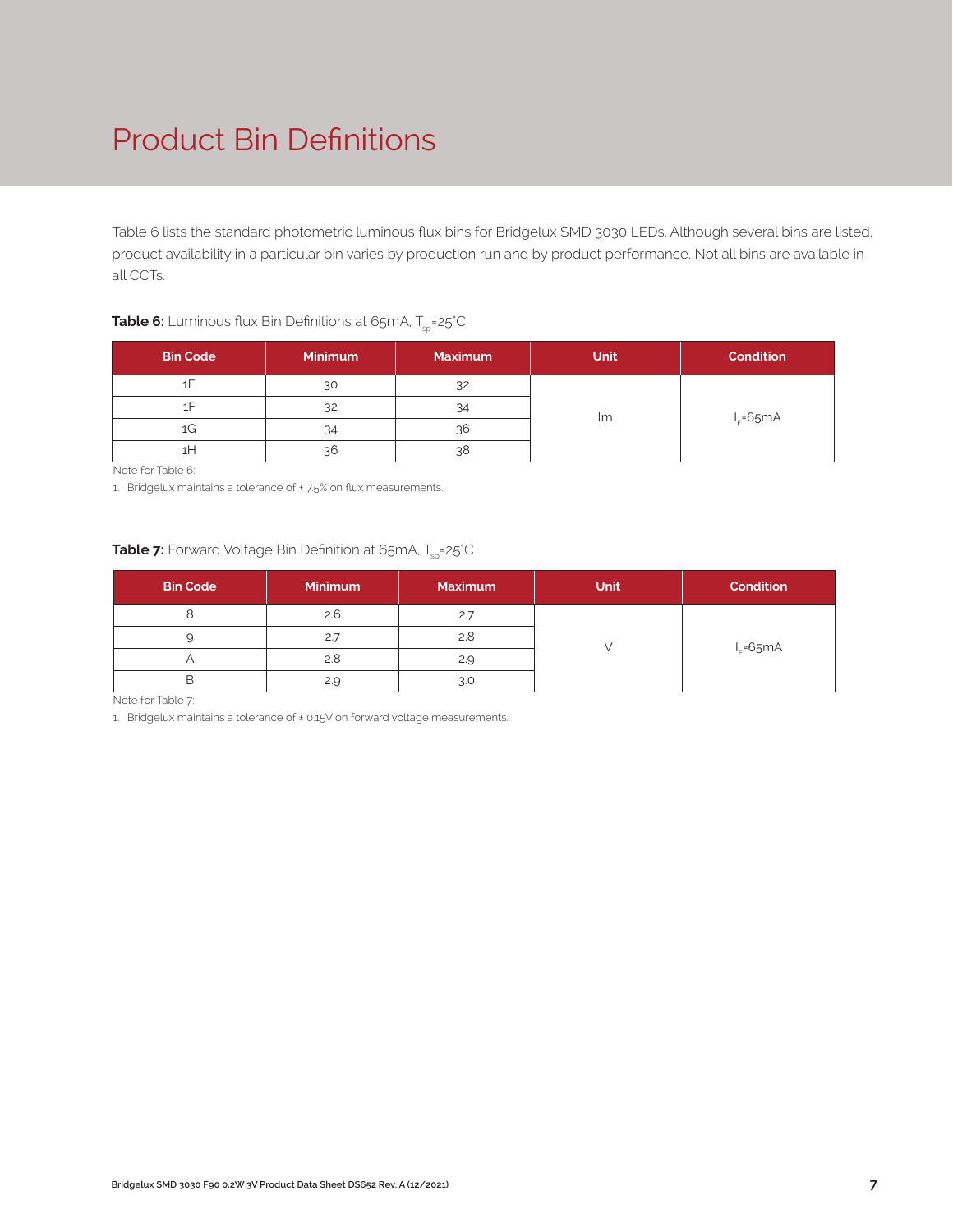### Product Bin Definitions

| <b>CCT</b> |                    | <b>Center Point</b> |        |                   | <b>Minor Axis</b> | <b>Ellipse</b>        | <b>Color Bin</b> |
|------------|--------------------|---------------------|--------|-------------------|-------------------|-----------------------|------------------|
|            | <b>Color Space</b> | $\mathsf{x}$        | Y      | <b>Major Axis</b> |                   | <b>Rotation Angle</b> |                  |
|            | 3 SDCM             | 0.4578              | 0.4101 | 0.0081            | 0.0042            | 53.70                 | $\mathbf{1}$     |
| 2700K      | 6 SDCM             | 0.4578              | 0.4101 | 0.0162            | 0.0084            | 53.70                 | 1/A/B/C/D        |
|            | 3 SDCM             | 0.4338              | 0.4030 | 0.00834           | 0.00408           | 53.22                 | $\mathbf{1}$     |
| 3000K      | 6 SDCM             | 0.4338              | 0.4030 | 0.01668           | 0.00816           | 53.22                 | 1/A/B/C/D        |
|            | 3 SDCM             | 0.4073              | 0.3917 | 0.00927           | 0.00414           | 54.00                 | $\mathbf{1}$     |
| 3500K      | 6 SDCM             | 0.4073              | 0.3917 | 0.01854           | 0.00828           | 54.00                 | 1/A/B/C/D        |
|            | 3 SDCM             | 0.3818              | 0.3797 | 0.00939           | 0.00402           | 53.72                 | $\mathbf{1}$     |
| 4000K      | 6 SDCM             | 0.3818              | 0.3797 | 0.01878           | 0.00804           | 53.72                 | 1/A/B/C/D        |
|            | 3 SDCM             | 0.3447              | 0.3553 | 0.00822           | 0.00354           | 59.62                 | $\mathbf{1}$     |
| 5000K      | 6 SDCM             | 0.3447              | 0.3553 | 0.01644           | 0.00708           | 59.62                 | 1/A/B/C/D        |
|            | 3 SDCM             | 0.3287              | 0.3417 | 0.00746           | 0.00320           | 59.09                 | $\mathbf{1}$     |
| 5700K      | 6 SDCM             | 0.3287              | 0.3417 | 0.01492           | 0.00640           | 59.09                 | 1/A/B/C/D        |
|            | 3 SDCM             | 0.3123              | 0.3282 | 0.00669           | 0.00285           | 58.57                 | $\mathbf{1}$     |
| 6500K      | 6 SDCM             | 0.3123              | 0.3282 | 0.01338           | 0.0057            | 58.57                 | 1/A/B/C/D        |

**Table 8:** 3- and 6-step MacAdam Ellipse Color Bin Definitions

Notes for Table 8:

1. Color binning at  $T_{sp}$ =60°C unless otherwise specified

2. Bridgelux maintains a tolerance of ± 0.007 on x and y color coordinates in the CIE 1931 color space.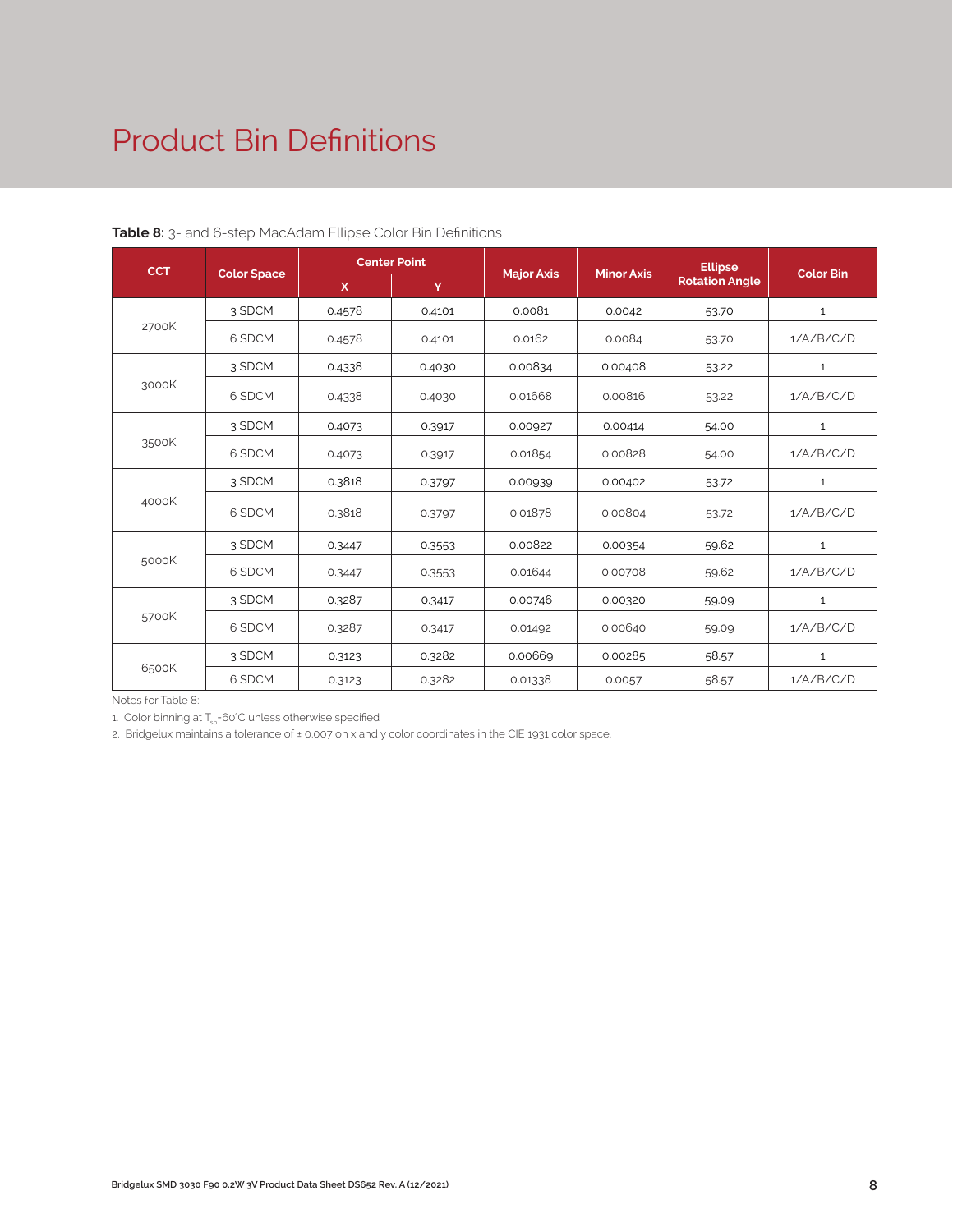### Product Bin Definitions







**Bridgelux SMD 3030 F90 0.2W 3V Product Data Sheet DS652 Rev. A (12/2021)**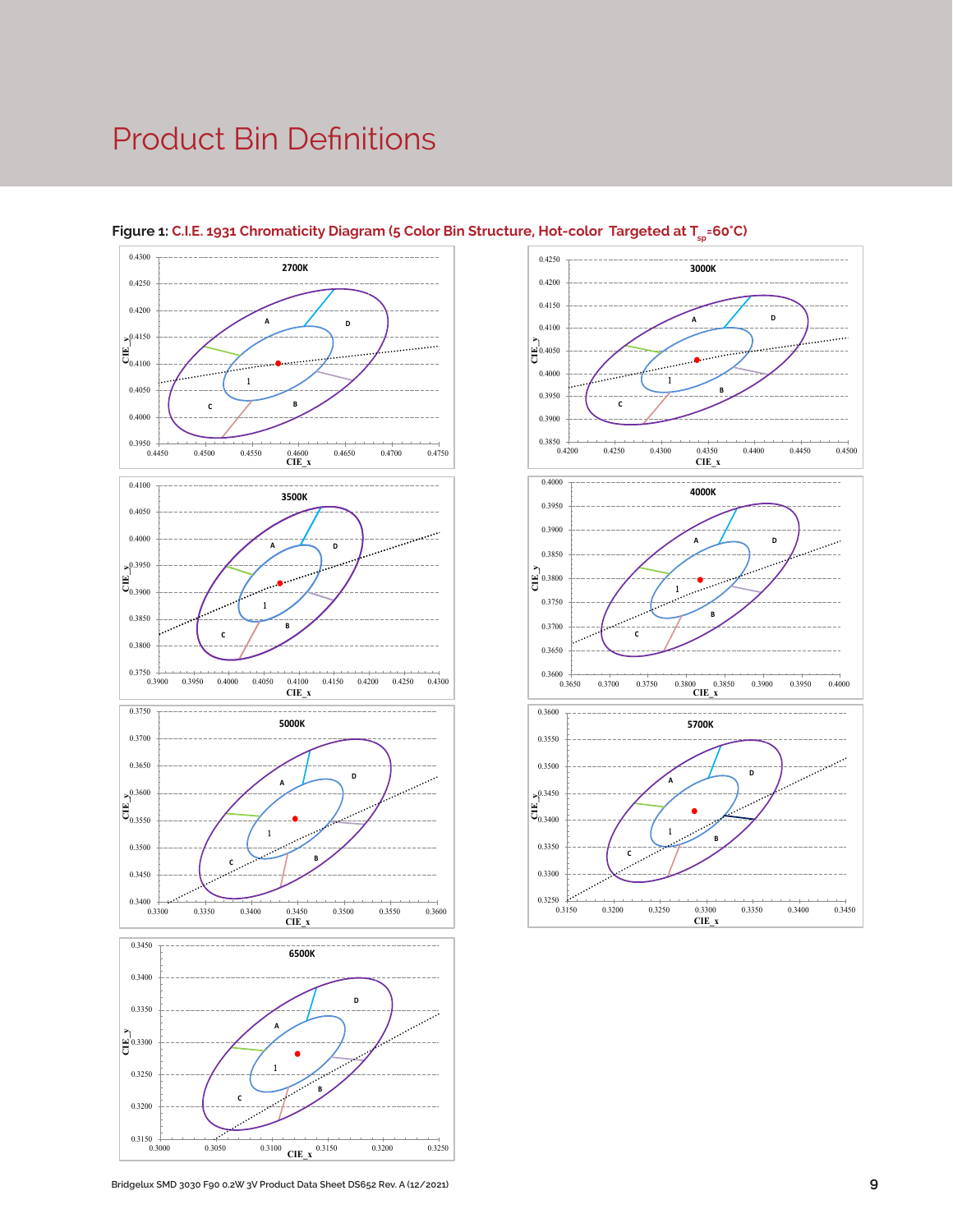### Performance Curves

#### Figure 2: Test Current vs. Voltage (T<sub>sp</sub>=25°C)



**Figure 3: Typical Relative Luminous Flux vs. Test Current**<sup>1</sup>  **(Tsp=25°C)**



Note for Figure 3:

1. Pulse width modulation (PWM) is recommended for dimming effects.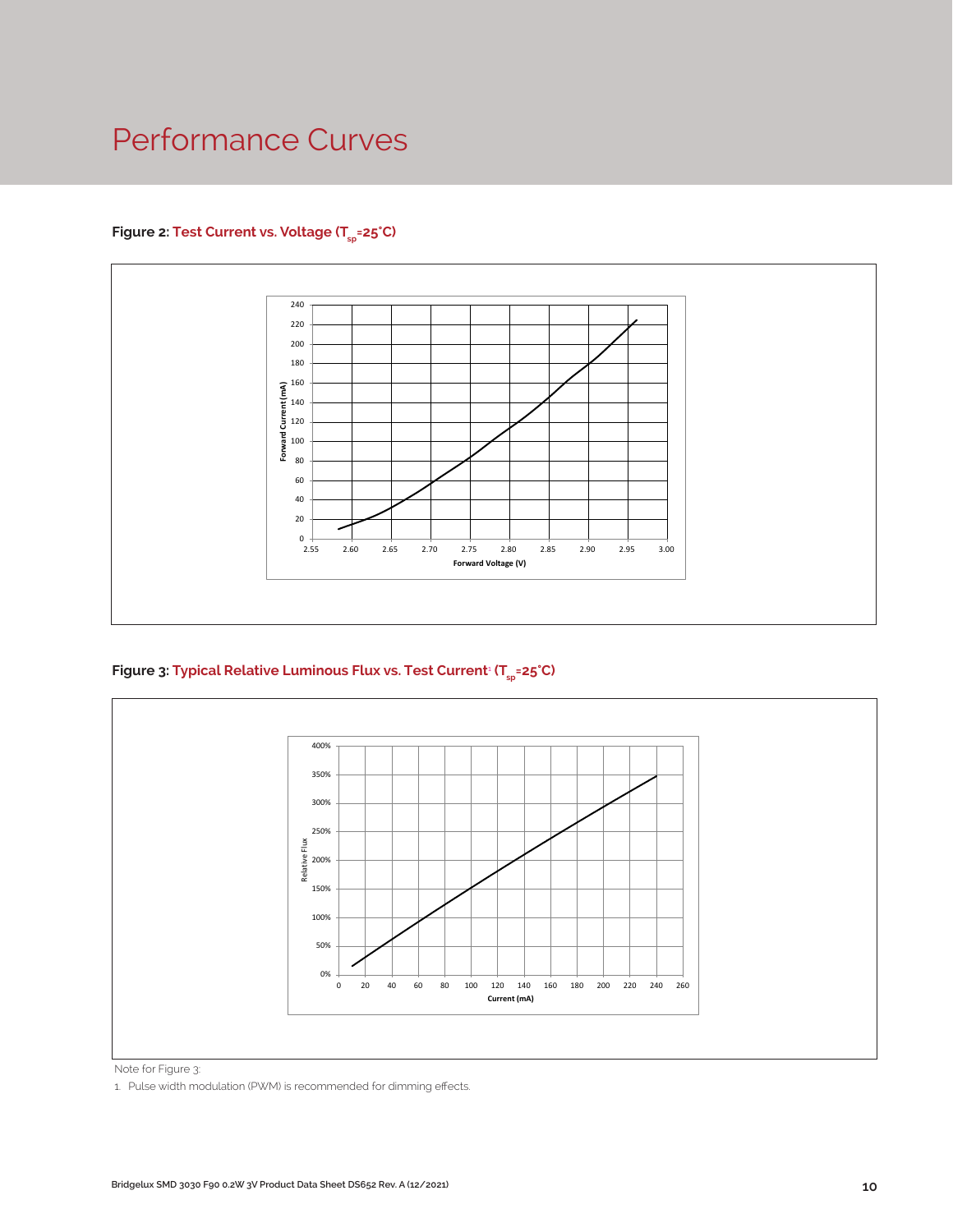### Performance Curves



#### **Figure 4: Typical Relative Flux vs. Solder Point Temperature**

**Figure 5: Typical ccx Shift vs. Solder Point Temperature**



Notes for Figures 4 & 5:

1. Characteristics shown for warm white based on 3000K and 90 CRI.

2. Characteristics shown for neutral white based on 4000K and 90 CRI.

3. Characteristics shown for cool white based on 5000K and 90 CRI.

4. For other color SKUs, the shift in color will vary. Please contact your Bridgelux Sales Representative for more information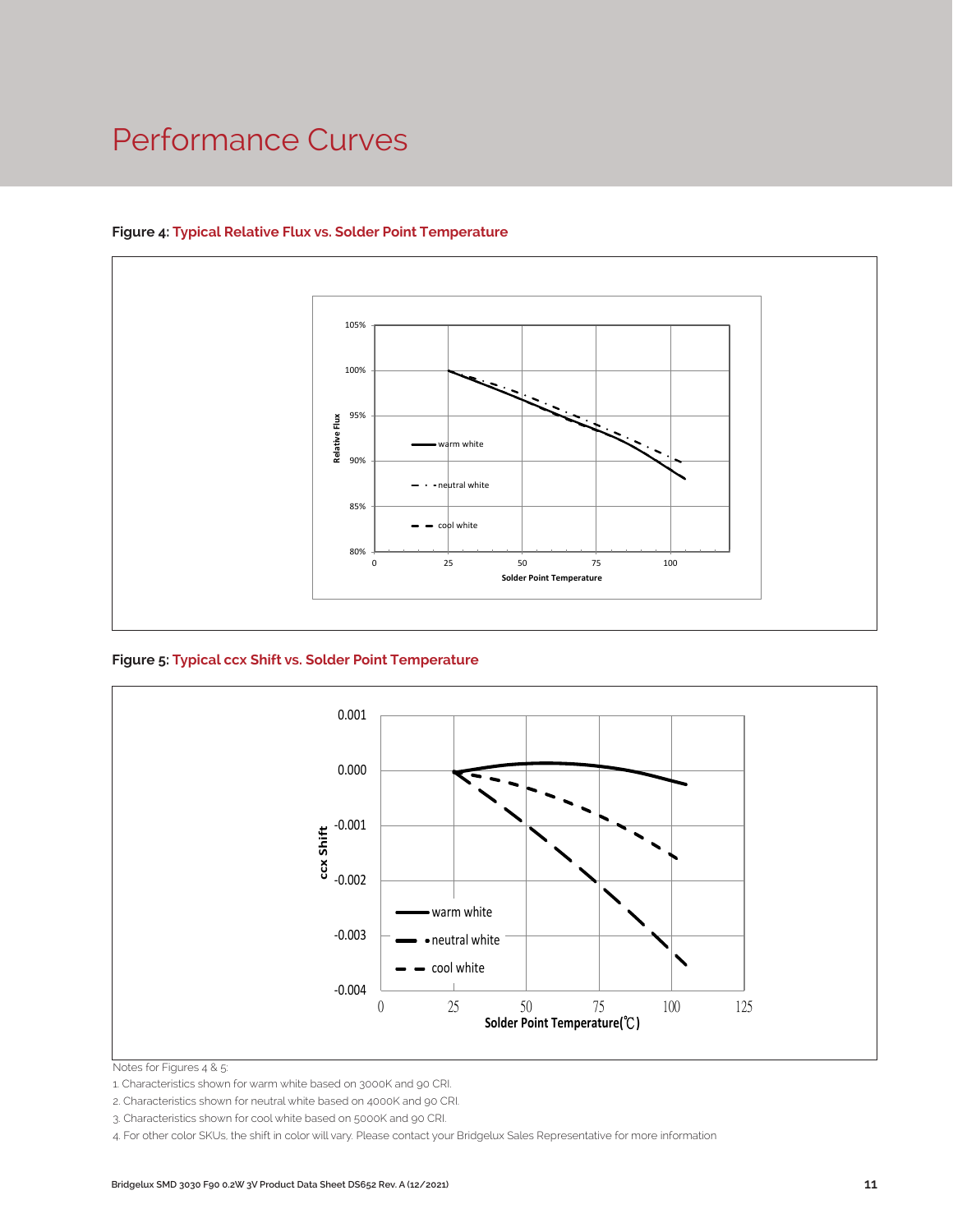### Performance Curves



#### **Figure 6: Typical ccy Shift vs. Solder Point Temperature**

Notes for Figure 6:

1. Characteristics shown for warm white based on 3000K and 90 CRI.

2. Characteristics shown for neutral white based on 4000K and 90 CRI.

3. Characteristics shown for cool white based on 5000K and 90 CRI.

4. For other color SKUs, the shift in color will vary. Please contact your Bridgelux Sales Representative for more information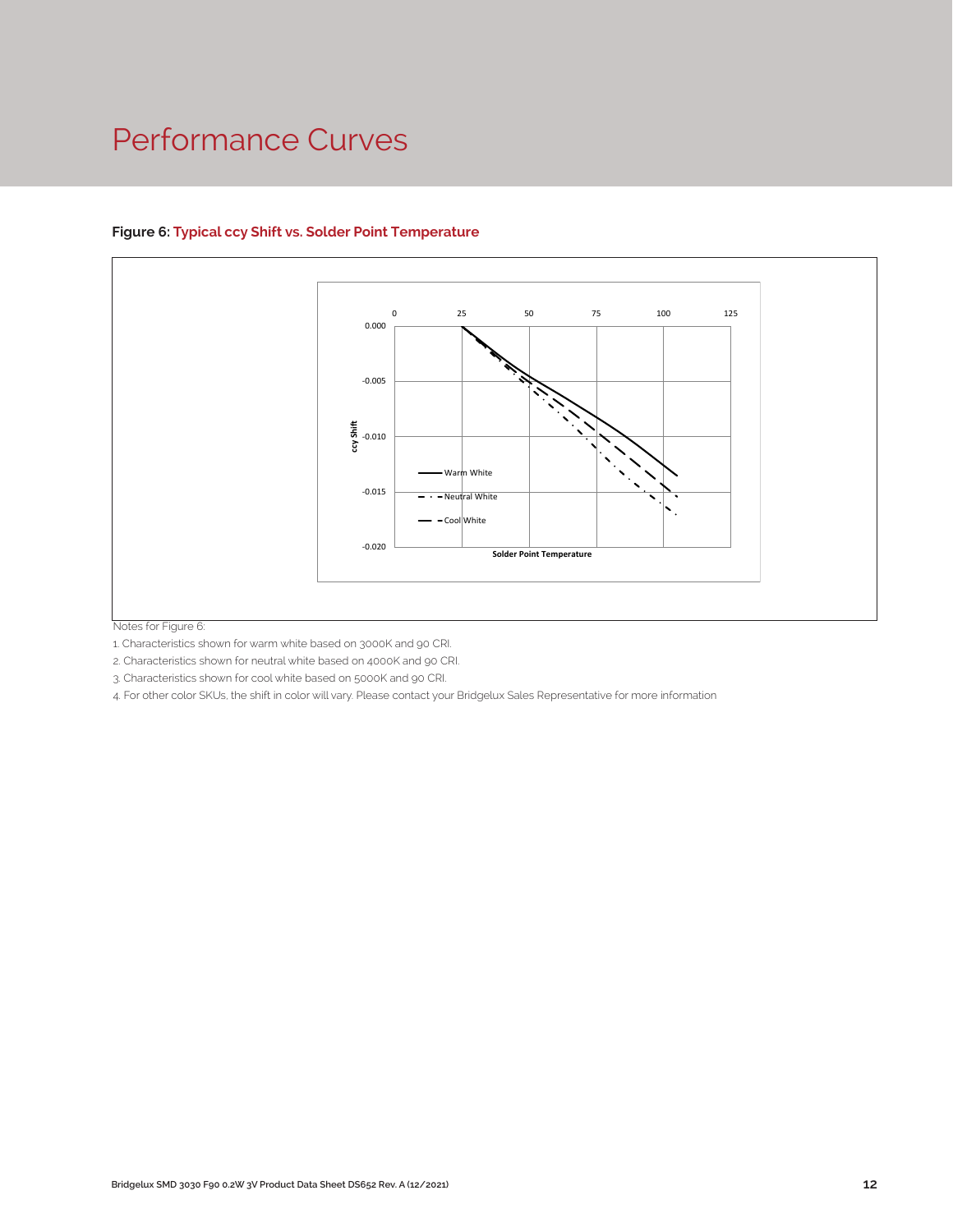### Typical Radiation Pattern



#### Figure 7: Typical Spatial Radiation Pattern at 65mA, T<sub>sp</sub>=25°C

Notes for Figure 7:

1. Typical viewing angle is 120°. .

2. The viewing angle is defined as the off axis angle from the centerline where luminous intensity (Iv) is 1/2 of the peak value.

#### Figure 8: Typical Polar Radiation Pattern at 65mA, T<sub>sp</sub>=25°C

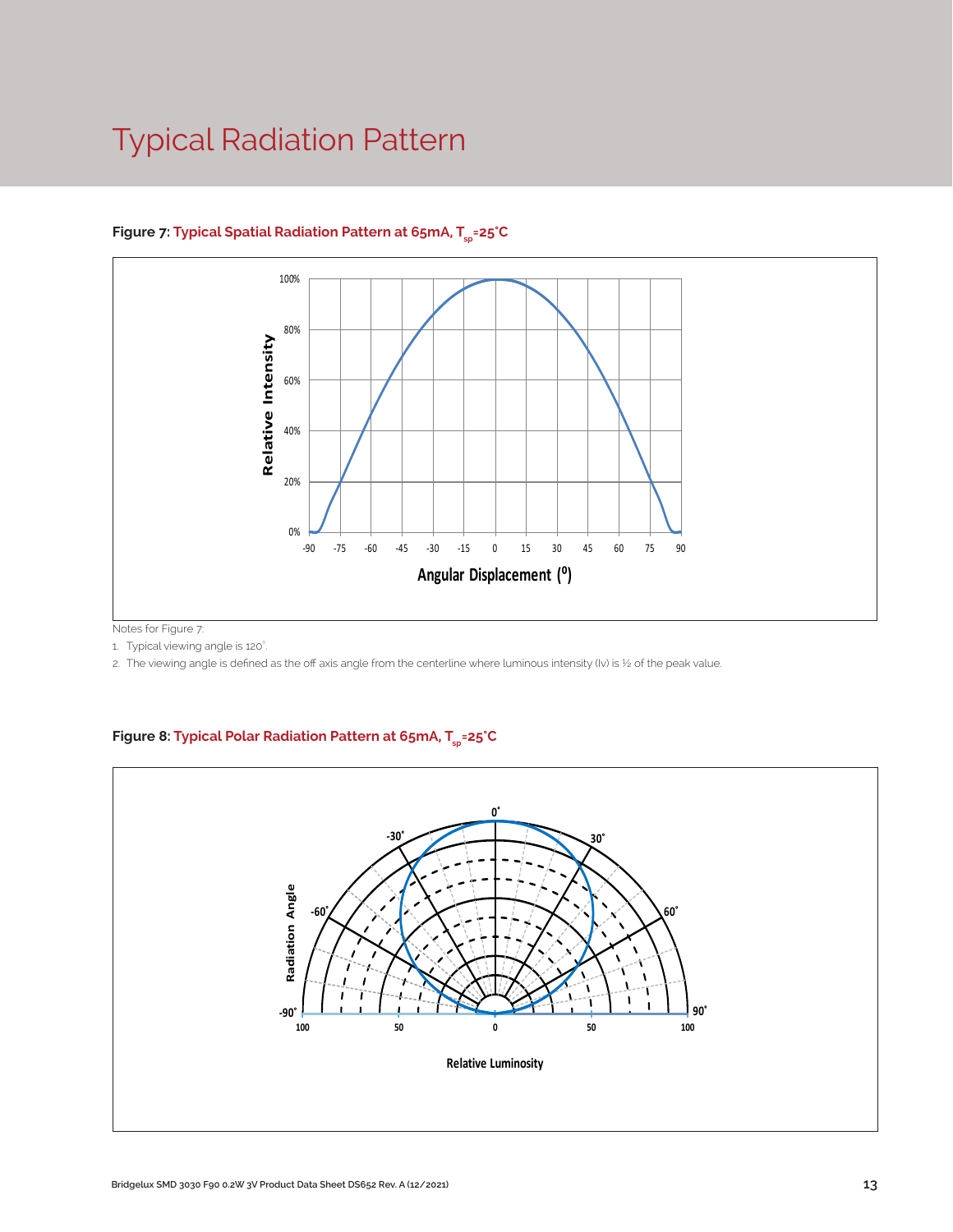## Typical Color Spectrum

#### **Figure 9: Typical Color Spectrum**



Notes for Figure 9:

1. Color spectra measured at nominal current for Tsp = 25°C

2. Color spectra shown for 90 CRI products.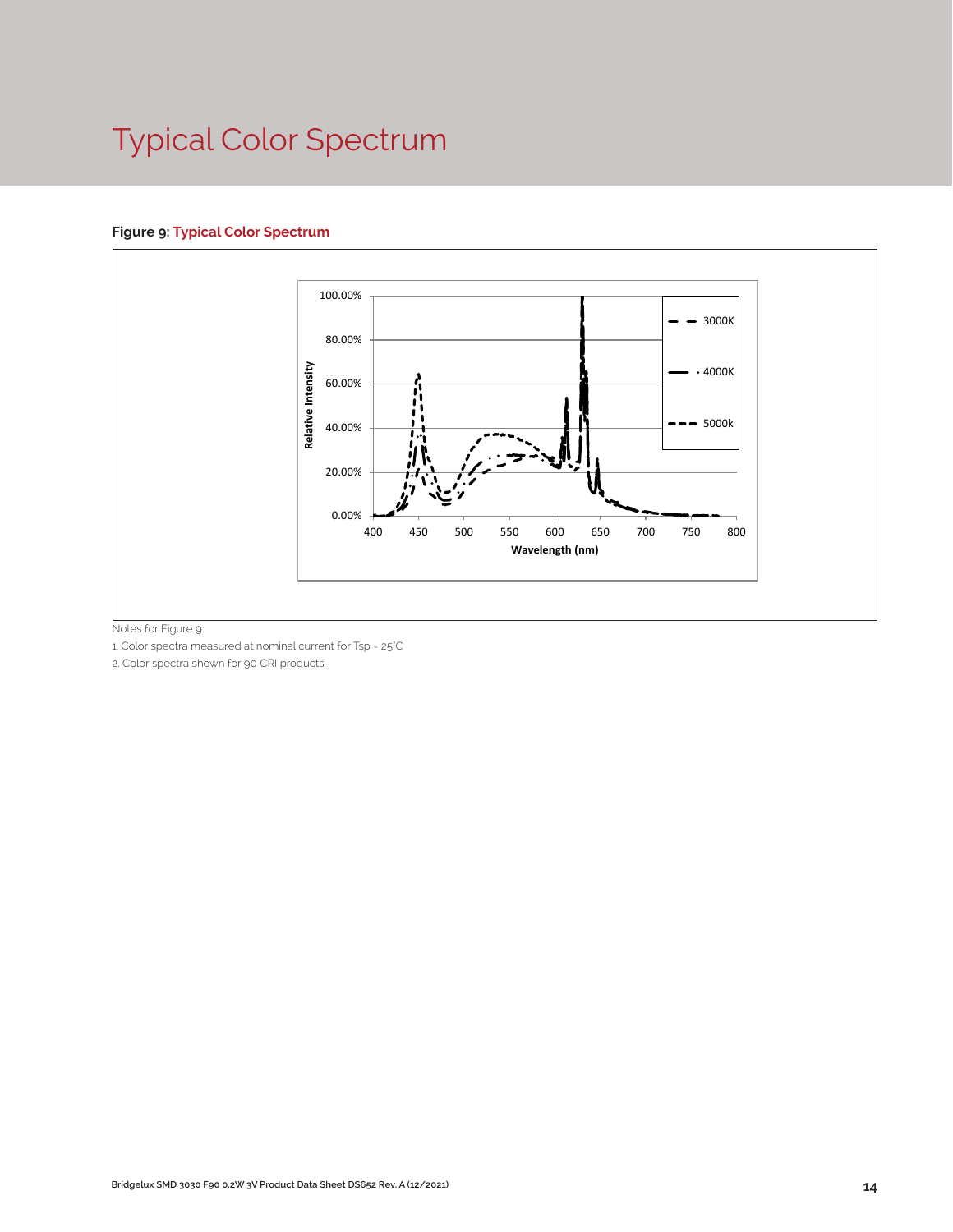### Mechanical Dimensions

#### **Figure 10: Drawing for SMD 3030**



Notes for Figure 10:

- 1. Drawings are not to scale.
- 2. Drawing dimensions are in millimeters.
- 3. Unless otherwise specified, tolerances are ± 0.10mm.

#### **Recommended PCB Soldering Pad Pattern**

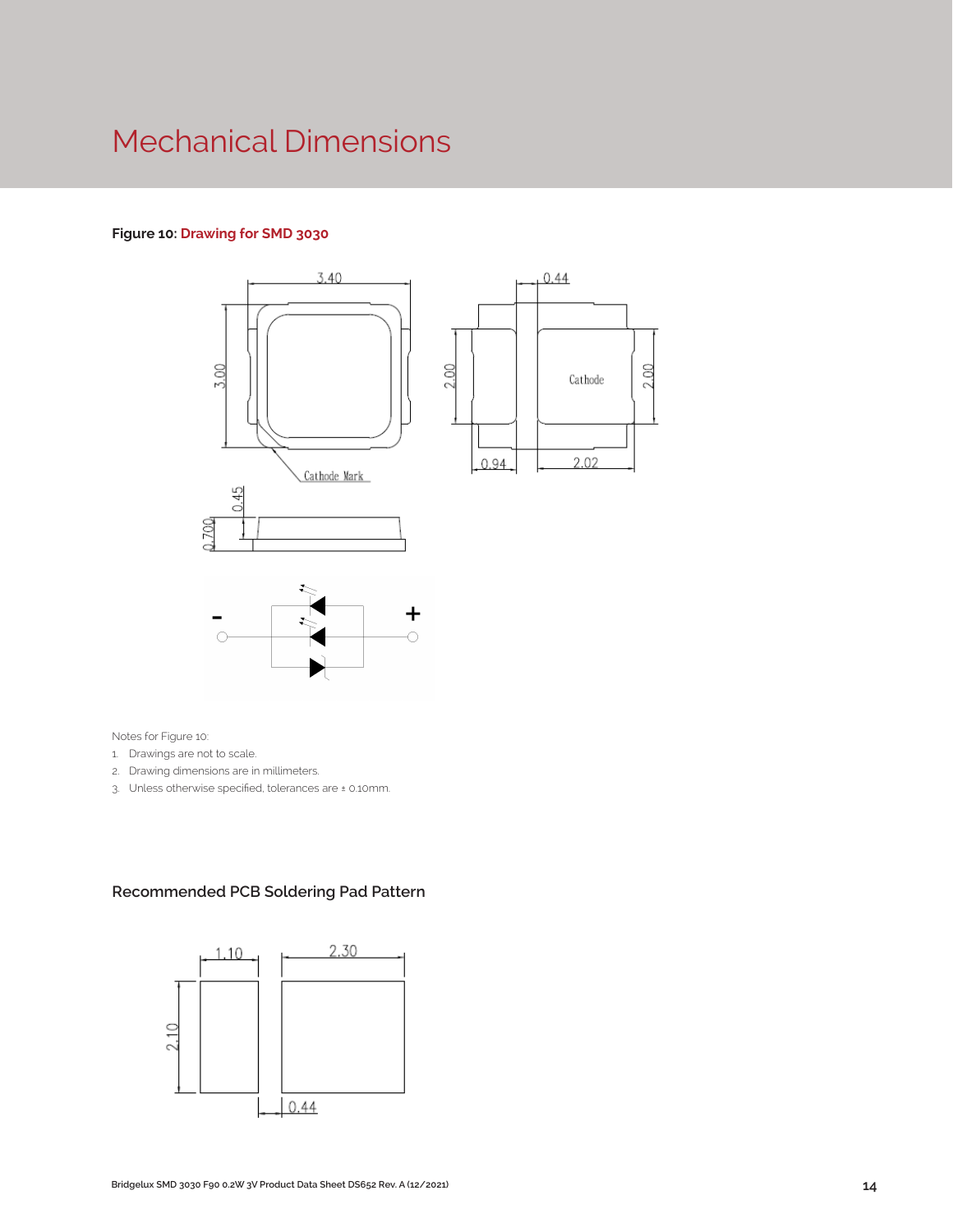# Reliability

#### **Table 9: Reliability Test Items and Conditions**

| No.            | <b>Items</b>                        | <b>Reference</b><br><b>Standard</b> | <b>Test Conditions</b>                                                                                    | <b>Test</b><br>Current   | <b>Test Duration</b> | <b>Units</b><br>Failed/Tested |
|----------------|-------------------------------------|-------------------------------------|-----------------------------------------------------------------------------------------------------------|--------------------------|----------------------|-------------------------------|
| 1              | Moisture/Reflow Sensitivity         | J-STD-020E                          | $T_{\text{cld}}$ = 260°C, 10sec,<br>Precondition: 60°C, 60%RH, 168hr                                      |                          | 3 reflows            | 0/22                          |
| $\overline{c}$ | Low Temperature Storage             | JESD22-A119                         | $T_a = -40^{\circ}C$                                                                                      | $\sim$                   | 1000 hours           | 0/22                          |
| 3              | High Temperature Storage            | JESD22-A103D                        | $T_a = 105^{\circ}$ C                                                                                     |                          | 1000 hours           | 0/22                          |
| $\overline{4}$ | Low Temperature Operating Life      | JESD22-A108D                        | $T_s = -40^{\circ}C$                                                                                      | 65 <sub>m</sub> A        | 1000 hours           | 0/22                          |
| 5              | Temperature Humidity Operating Life | JESD22-A101C                        | $T_{\rm SD} = 85^{\circ}$ C, RH=85%                                                                       | 65 <sub>m</sub> A        | 1000 hours           | 0/22                          |
| 6              | High Temperature Operating Life     | JESD22-A108D                        | $T_{\rm sn} = 85^{\circ}C$                                                                                | 240 <sub>m</sub> A       | 1000 hours           | 0/22                          |
| $\overline{7}$ | Power switching                     | IEC62717:2014                       | $T_{sp} = 85^{\circ}C$<br>30 sec on, 30 sec off                                                           | 240mA                    | 30000 cycles         | 0/22                          |
| 8              | Thermal Shock                       | JESD22-A106B                        | $T_a = -40^{\circ}C - 105^{\circ}C$ ;<br>Dwell: 15min; Transfer: 10sec                                    |                          | 200 cycles           | 0/22                          |
| 9              | Temperature Cycle                   | JESD22-A104E                        | $T_a = -40^{\circ}C \sim 100^{\circ}C$ ;<br>Dwell at extreme temperature: 15min;<br>Ramp rate < 105°C/min |                          | 200 cycles           | 0/22                          |
| 10             | Electrostatic Discharge             | JS-001-2012                         | HBM, $2KV$ , $1.5k\Omega$ , 100pF,<br>Alternately positive or negative                                    | $\overline{\phantom{a}}$ | ÷,                   | 0/22                          |

#### **Passing Criteria**

| <b>Item</b>                     | <b>Symbol</b> | <b>Test Condition</b> | <b>Passing Criteria</b> |
|---------------------------------|---------------|-----------------------|-------------------------|
| Forward Voltage                 |               | 65mA                  | ΔVf<10%                 |
| Luminous Flux                   | ۲v            | 65 <sub>m</sub> A     | ΔFν<30%                 |
| <b>Chromaticity Coordinates</b> | (x, y)        | 65 <sub>m</sub> A     | Δu'v'<0.007             |

Notes for Table 9:

1. Measurements are performed after allowing the LEDs to return to room temperature

2.  $T_{\text{std}}$ : reflow soldering temperature;  $T_{\text{ad}}$ : ambient temperature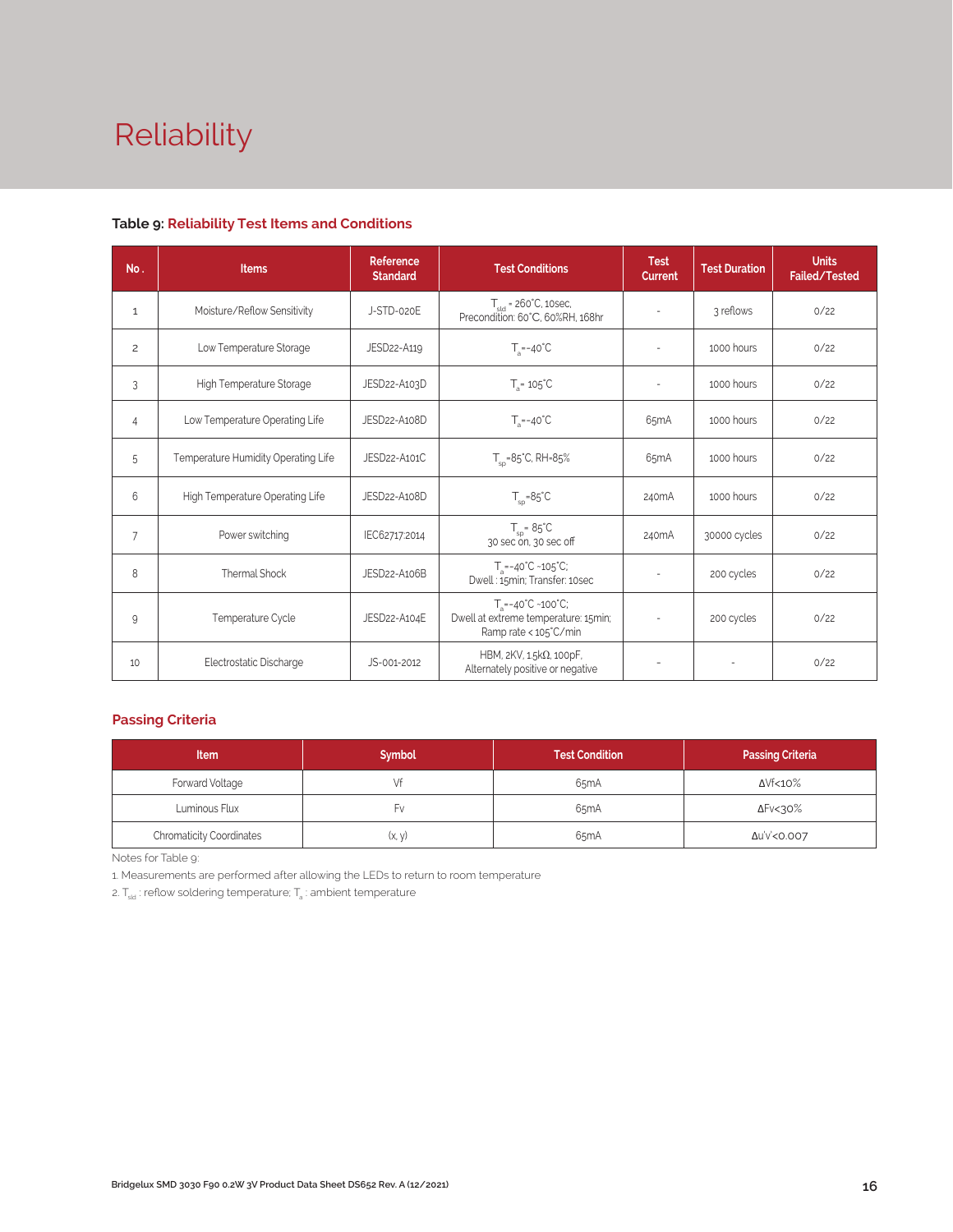### Reflow Characteristics

#### **Figure 11 : Reflow Profile**



| <b>Profile Feature</b>                                                 | <b>Lead Free Assembly</b> |  |  |
|------------------------------------------------------------------------|---------------------------|--|--|
| Temperature Min. (Ts_min)                                              | $160^{\circ}$ C           |  |  |
| Temperature Max. (Ts_max)                                              | $205^{\circ}C$            |  |  |
| Time (ts) from Ts_min to Ts_max                                        | 60-150 seconds            |  |  |
| Ramp-Up Rate (TL to Tp)                                                | 3 °C/second               |  |  |
| Liquidus Temperature (TL)                                              | 220 °C                    |  |  |
| Time (TL) Maintained Above TL                                          | 60-150 seconds            |  |  |
| Peak Temp(Tp)                                                          | 260 °C max.               |  |  |
| Time (Tp) Within 5 °C of the Specified Classification Temperature (Tc) | 25 seconds max.           |  |  |
| Ramp-Down Rate (Tp to TL)                                              | 5 °C/second max.          |  |  |
| Time 25 °C to Peak Temperature                                         | 10 minutes max.           |  |  |

#### **Figure 12 : Pick and Place**



Note for Figure 12:

1. When using a pick and place machine, choose a nozzle that has a larger diameter than the LED's emitting surface. Using a Pick-and-Place nozzle with a smaller diameter than the size of the LEDs emitting surface will cause damage and may also cause the LED to not illuminate.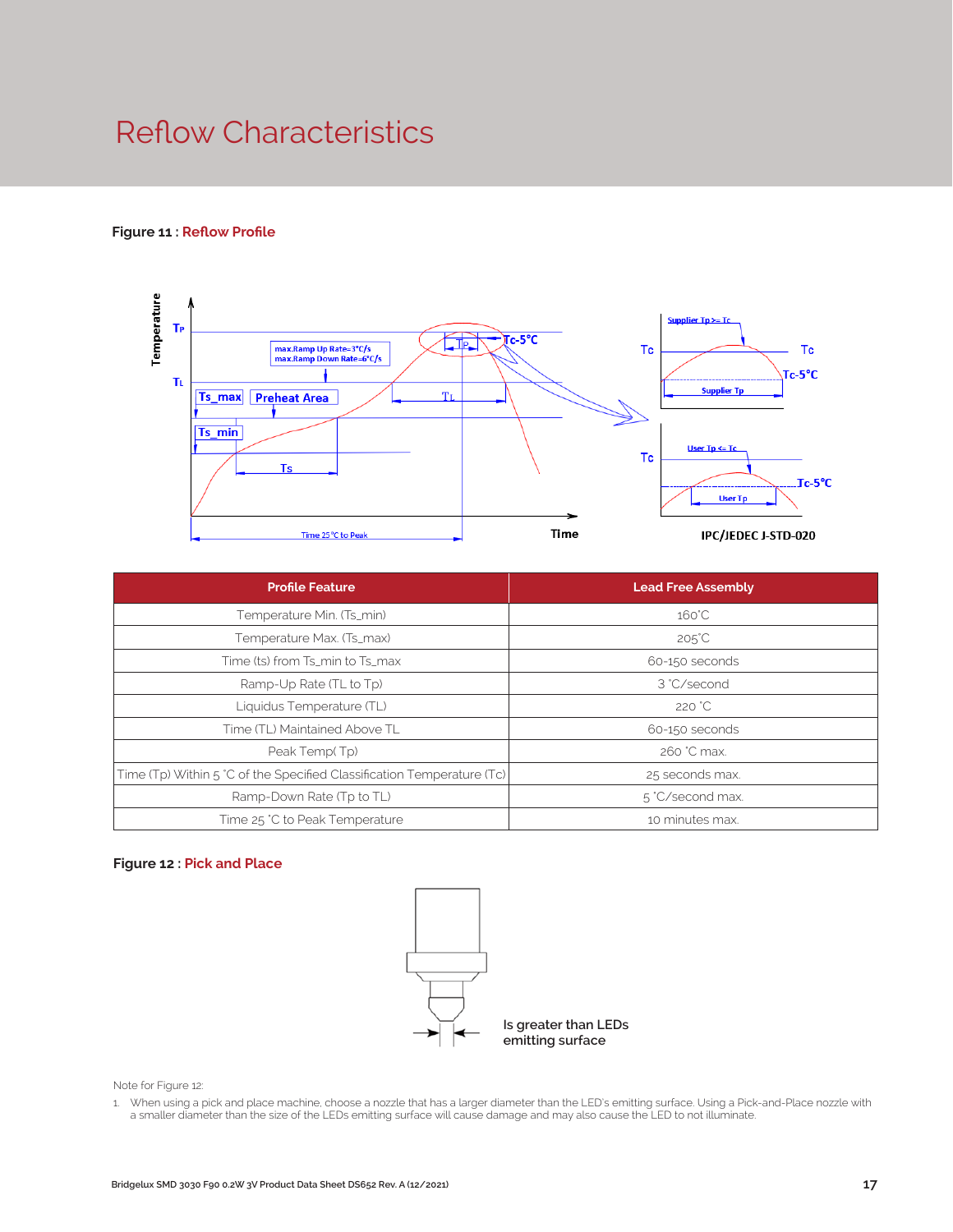

#### **Figure 13: Emitter Reel Drawings**



Note for Figure 13:

1. Drawings are not to scale. Drawing dimensions are in millimeters.

#### **Figure 14: Emitter Tape Drawings**



Note for Figure 14:

1. Drawings are not to scale. Drawing dimensions are in millimeters.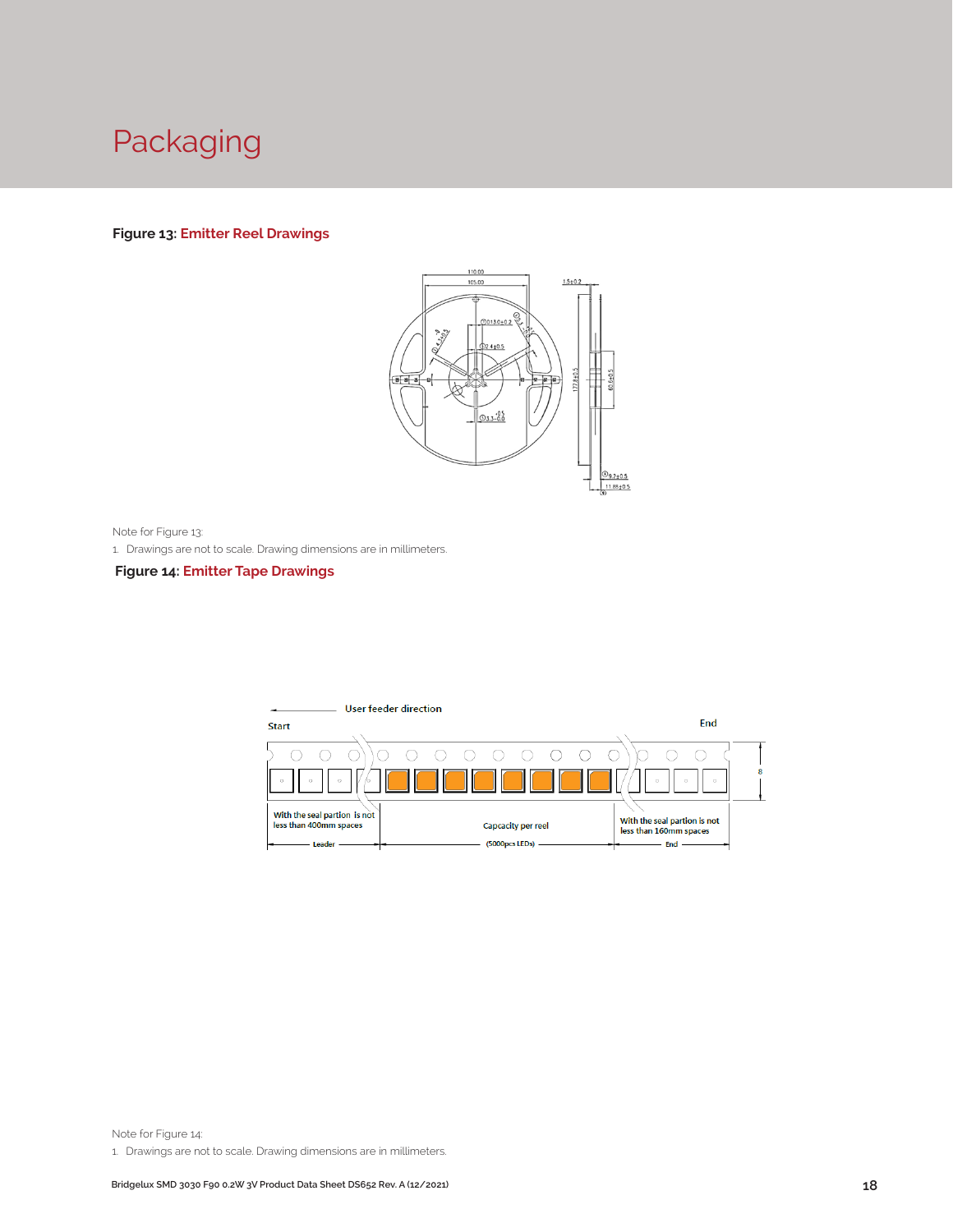

**Figure 15: Emitter Reel Packaging Drawings**



Note for Figure 15:

1. Drawings are not to scale.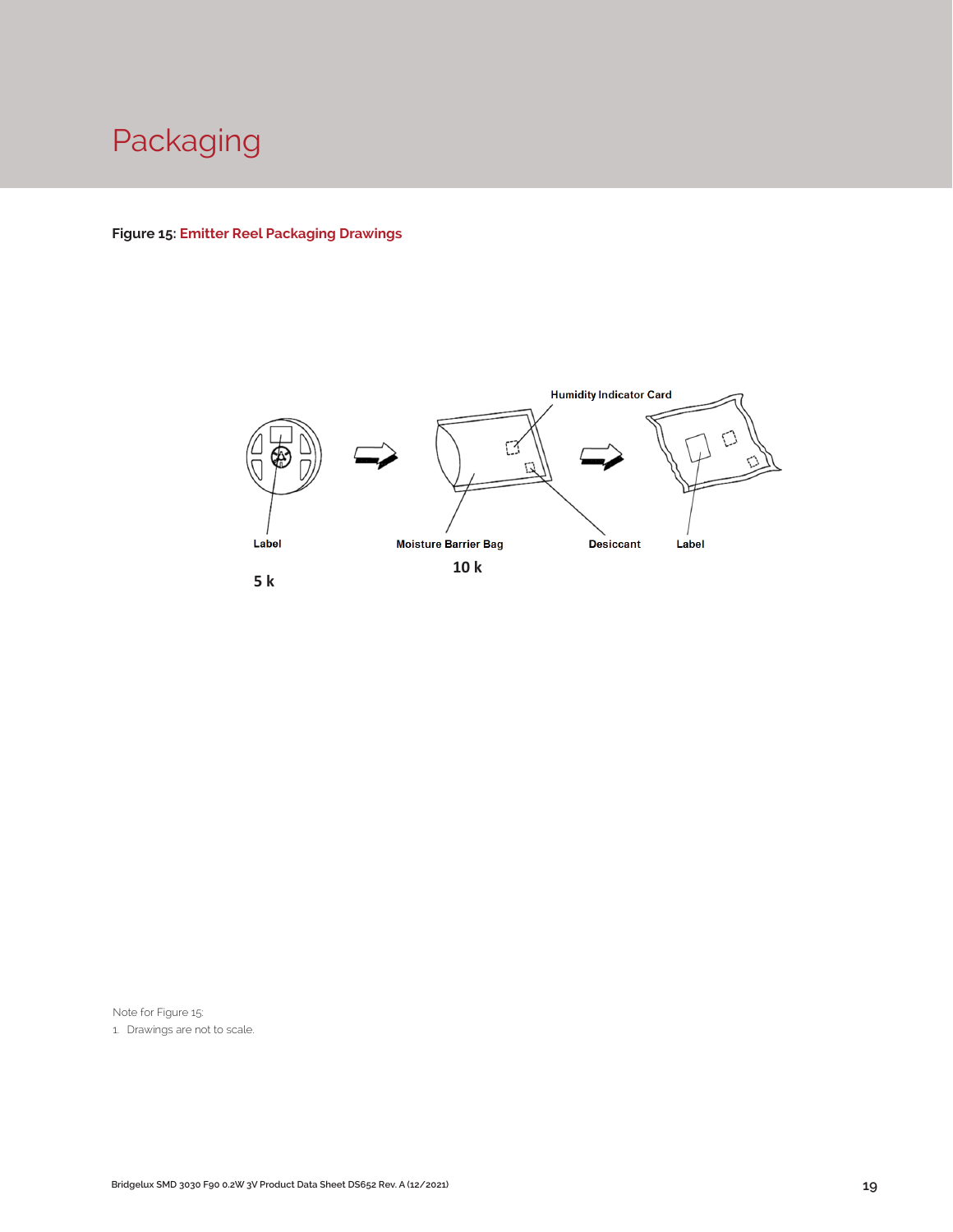## Design Resources

Please contact your Bridgelux sales representative for assistance.

### **Precautions**

#### **CAUTION: CHEMICAL EXPOSURE HAZARD**

Exposure to some chemicals commonly used in luminaire manufacturing and assembly can cause damage to the LED emitter. Please consult Bridgelux Application Note AN51 for additional information.

#### **CAUTION: EYE SAFETY**

Eye safety classification for the use of Bridgelux SMD LED emitter is in accordance with IEC specification EN62471: Photobiological Safety of Lamps and Lamp Systems. SMD LED emitters are classified as Risk Group 1 when operated at or below the maximum Test current. Please use appropriate precautions. It is important that employees working with LEDs are trained to use them safely.

#### **CAUTION: RISK OF BURN**

Do not touch the SMD LED emitter during operation. Allow the emitter to cool for a sufficient period of time before handling. The SMD LED emitter may reach elevated temperatures such that could burn skin when touched.

### **CAUTION**

#### **CONTACT WITH LIGHT EMITTING SURFACE (LES)**

Avoid any contact with the LES. Do not touch the LES of the emitter or apply stress to the LES (yellow phosphor resin area). Contact may cause damage to the emitter

Optics and reflectors must not be mounted in contact with the LES (yellow phosphor resin area).

### Disclaimers

#### **MINOR PRODUCT CHANGE POLICY**

The rigorous qualification testing on products offered by Bridgelux provides performance assurance. Slight cosmetic changes that do not affect form, fit, or function may occur as Bridgelux continues product optimization.

#### **STANDARD TEST CONDITIONS**

Unless otherwise stated, LED emitter testing is performed at the nominal Test current.